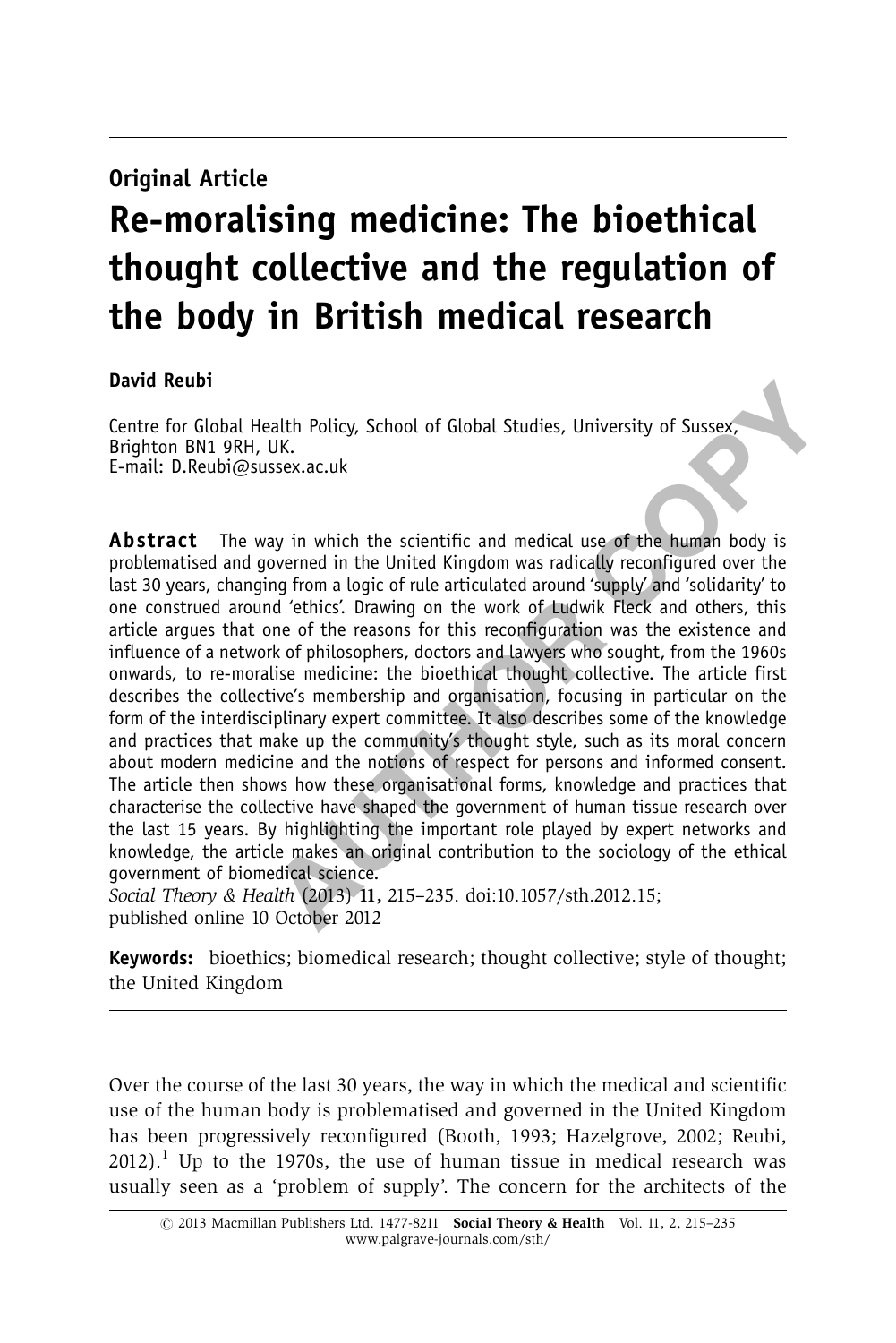

British welfare state was to ensure that researchers had sufficient supplies of human body parts to advance medical knowledge and thus bring health and happiness to all citizens. The solution, unsurprisingly perhaps, was a strategy in keeping with the then dominant logic of rule centred on social solidarity: the gift relationship (Burchell et al, 1991; Fontaine, 2002; Miller and Rose, 2008; Dean, 2010). This strategy was articulated around the figure of the citizen who, encouraged through publicity campaigns, gave his or her body to medical science for the good of all and who, in return, was taken care of by society. Today, in contrast, the medical and scientific use of the body is generally understood as a 'problem of ethics'. The concern, for regulators in the early twenty-first century Britain, is to soothe the public anxieties and moral unease associated with the possible implications and misuses of new scientific developments such as stem cell research and genetic databases. The typical way to do this is to set up regulatory frameworks to ensure that the use of the body in hospitals, tissue banks and research institutions is done ethically (Jasanoff, 2005; Petersen, 2005; Salter and Jones, 2005; Busby, 2006).

**y** Society. Ional, the micharal, the mendical and scienting use of the near and scienting understood as a 'problem of ethics'. The concern, for is in the early twenty-first century Britain, is to soothe the public and mor Drawing on the work of Fleck (1979) and others (Hass, 1992; Hacking, 2002; Mirowski and Plehwe, 2009), I argue in this article that one of the reasons for the reconfiguration of the way in which we govern the medical use of the body has been the existence and influence of what I term the bioethical thought collective – a network of philosophers, doctors, social scientists and lawyers who have sought, from the 1970s onwards, to re-moralise medicine. The article first describes the collective's membership, organisation and thought style, focusing on the period between the 1970s, when the collective first emerged, and the 1990s, when the collective became really influential. It then shows how the bioethical thought collective has, from the mid-1990s onwards, influenced the reconfiguration of the way in which we govern the medical use of the human body. By emphasising the importance of networks of expertise and knowledge in making today's regulation of human tissue research, the article offers an original contribution to the sociological literature on the ethical governance of the life sciences. Indeed, the explanations for the recent transformation of how the medical use of the body is governed that can be found in this literature tend to stress the role played by neo-liberal theories of rule and the politics of legitimation conducted by government and the medical profession (for example, Cooter, 2000; Jasanoff, 2005; Petersen, 2005; Waldby and Mitchell, 2006).

Before discussing the bioethical thought collective and how it has influenced the way in which we currently govern the medical use of the body, the article spends some time describing the recent reconfiguration of the regulation of human tissue research.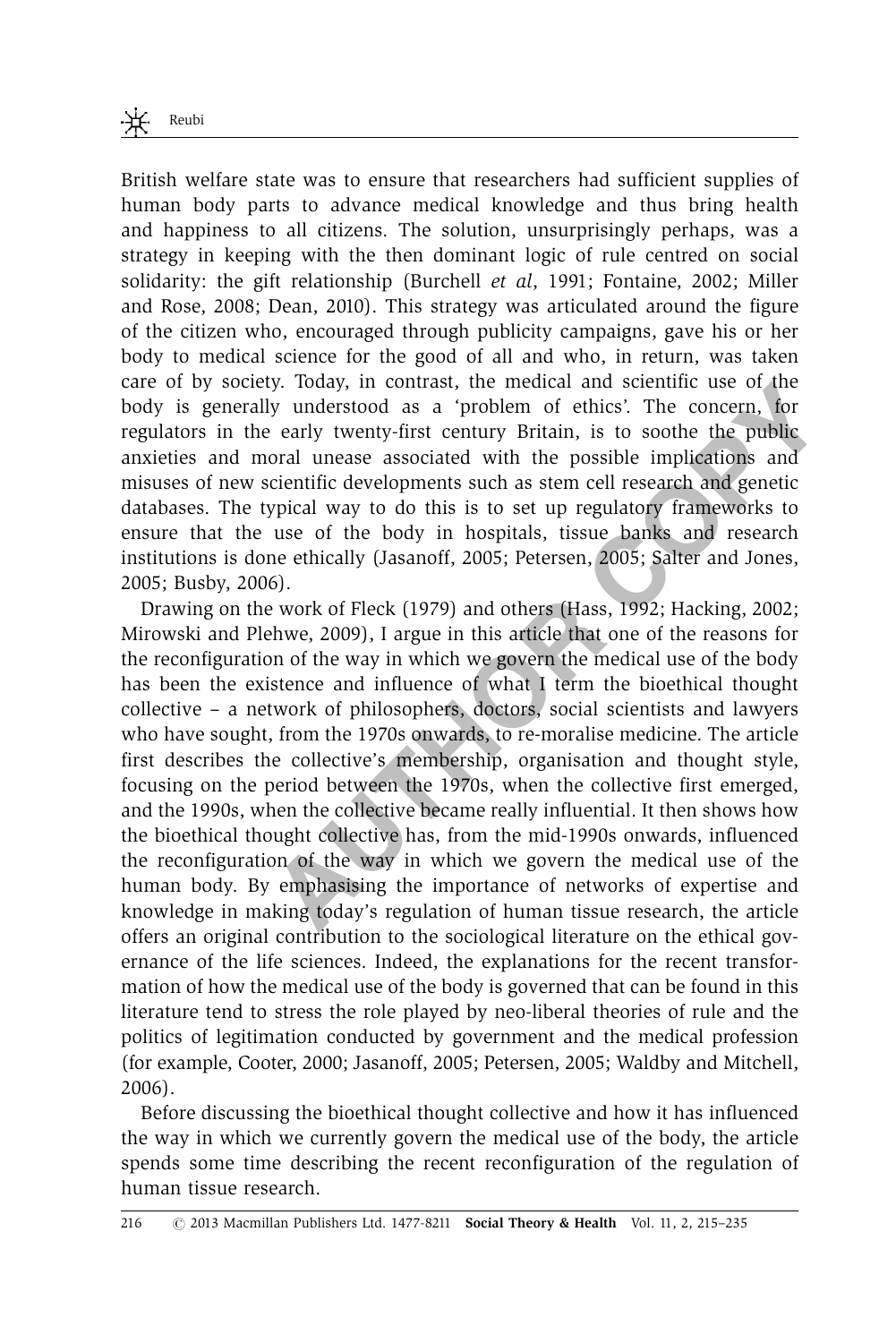# 米

## Reconfiguring the logic of rule: From 'supply' and 'solidarity' to 'ethics'

ernow was a dime Chracteriste by a fervent entunuation for modeon<br>which was understood to be a critical vector of progress and pres-<br>ter, 1999: Chapter 21; Le Fanu, 2000). Medical research, it was<br>do to be supported and fa Until the 1970s, the way to govern the collection of human tissues for medical and scientific purposes was articulated around notions of 'supply' and 'solidarity'. As mentioned earlier, the concern for the managers of the British welfare state was to ensure that researchers had sufficient supplies of human tissue to advance medical knowledge and thus bring health and happiness to all. The post-war period was a time characterised by a fervent enthusiasm for modern medicine, which was understood to be a critical vector of progress and prosperity (Porter, 1999: Chapter 21; Le Fanu, 2000). Medical research, it was thought, had to be supported and facilitated through excellent infrastructures, generous funding, scientific freedom and a sufficient supply of human tissue (Booth, 1993). Codes of ethics to regulate research had no place – they were deemed to be an unnecessary obstacle to medical progress (Hazelgrove, 2002; Weindling, 2006: Chapter  $17$ ).<sup>2</sup> The parliamentary debates that led to the adoption of the United Kingdom's first Human Tissue Act in 1961 provide a good illustration of this then predominant way of thinking. The aim of the Act was, as the Government's spokeswoman explained in Parliament, to remove any legal obstacles to the medical use of human tissues so as to allow 'the progress of research' for 'the benefit of the living' (Hansard, 1961a, pp. 1231–1235). Interestingly, none of the Members of Parliament present disagreed. In particular, they did not seem to think that the scientific use of the human body entailed any dangers and did certainly not conceive it as a 'problem of ethics.' On the contrary, most interveners expressed enthusiasm for the 'wonders of modern science' and their 'benefit for humanity' (Hansard, 1961a, p. 1240, 1961b, p. 841).

The way in which the architects of the post-war British welfare state generally sought to ensure that researchers had sufficient supplies of human tissue was by using a strategy that chimed with the then predominant mode of government centred on social solidarity: the gift relationship (Burchell et al, 1991; Fontaine, 2002; Miller and Rose, 2008; Dean, 2010). This strategy was articulated around the figure of the citizen who gives his or her body to medical science for the good of all and who, in return, is taken care of by society (Busby, 2006; Bolton, 2008; Reubi, 2012). Richard Titmuss's (1970)The Gift Relationship is probably the best and most famous example of this way of conceiving things. In this book, which sought to defend welfarism at a time when it was coming under increasing attack from neo-liberal think-tanks around the country, Titmuss (1997 [1970], p. 283) argued that citizens should be altruistic and 'behave as givers'. This, in his mind, included putting oneself forward as 'material for experimentation', so as to ensure 'the advancement of medical

<sup>© 2013</sup> Macmillan Publishers Ltd. 1477-8211 Social Theory & Health Vol. 11, 2, 215-235 217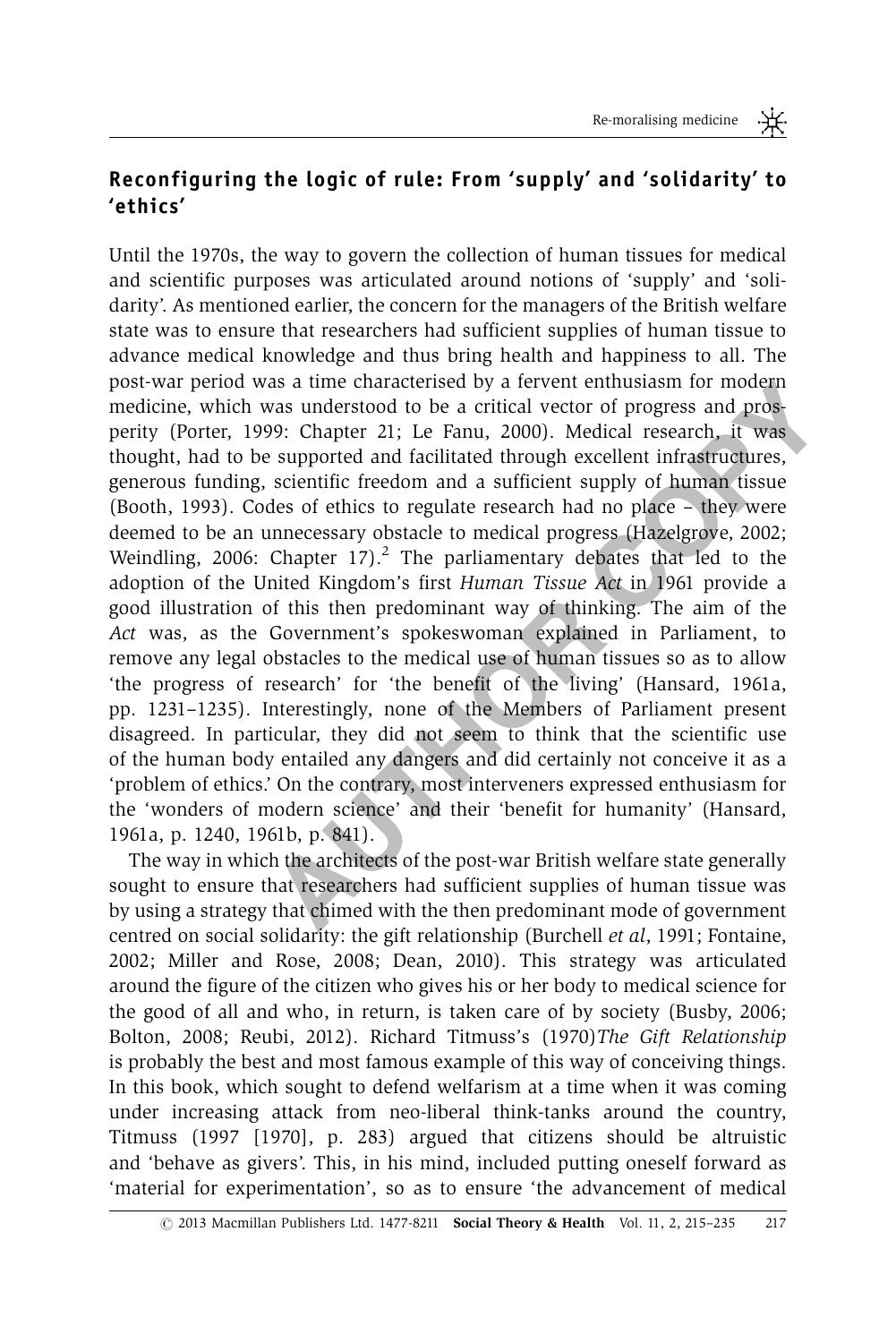science' and 'the good of all patients' (ibid., pp. 280–283). Such a gift, he continued, should be 'characterised by complete, disinterested, spontaneous altruism' together with 'some expectation and assurance that a return gift [will] be received [from society] at some future time' (ibid., p. 140). Of course, Titmuss was well aware that such citizens did not necessarily exist as such; one had, he argued, to 'actualise [people's] social and moral potentialities' and 'foster altruism' through education and publicity campaigns (ibid., pp. 59 and 306).

atast to unsolge to fundamated around supply and soludarity, the<br>the predominant way to govern the medical use of the body is centred on<br>a of 'ethics'.<sup>3</sup> The main concern for regulators over the last few years<br>to address In contrast to this logic of rule articulated around 'supply' and 'solidarity', the currently predominant way to govern the medical use of the body is centred on the notion of 'ethics'.<sup>3</sup> The main concern for regulators over the last few years has been to address the ethical issues arising from human tissue research, including the commercialisation of the human body; the implications of stem cell research; the possible misuse of the personal information generated by genetic databases; and the collection and use of human organs and tissues by pathologists (Tutton and Corrigan, 2004; Jasanoff, 2005; Busby, 2006; Seale et al, 2006). The purpose, when addressing these ethical issues, has been to soothe the anxiety that they generate among the British population and avoid them fuelling the public mistrust towards medicine that has developed in the United Kingdom over the last 40 years (Porter, 1999; Le Fanu, 2000; Petersen, 2005). One of the earliest illustrations of this new way of thinking is a report published by the Nuffield Council on Bioethics in 1995. The aim of the report was, according to its authors, to 'deal with the ethical questions raised by the medical and scientific use of human tissue', such as 'the commercialisation of the human body' (1995, pp. ii and 12). This was important because of the 'increasing public concern' generated by these questions (ibid., p. 123). Another good example of this new way of problematising and governing the human body is the Medical Research Council's (MRC) first guidelines on human tissue research, which were published in 2001. The authors explained that 'general principles that could govern the use of all human biological material in research' were necessary, given the 'widespread concern about ... ethical issues relating to genetic research' (2001, p. 1).

The way in which regulators have sought to solve these different ethical issues and soothe associated public anxieties has been to set up regulatory frameworks to ensure that the medical and scientific use of the body is done ethically (Jasanoff, 2005; Petersen, 2005; Salter and Jones, 2005). Over the last 10 years, the government, regulatory bodies, funding agencies, professional organisations and research centres have all adopted such frameworks. One significant example is the new 2004 Human Tissue  $Act - a$  completely revised Act, which replaces the earlier 1961 version. Other examples include: the Medical Research Council's (2001) Operational and Ethical Guidelines on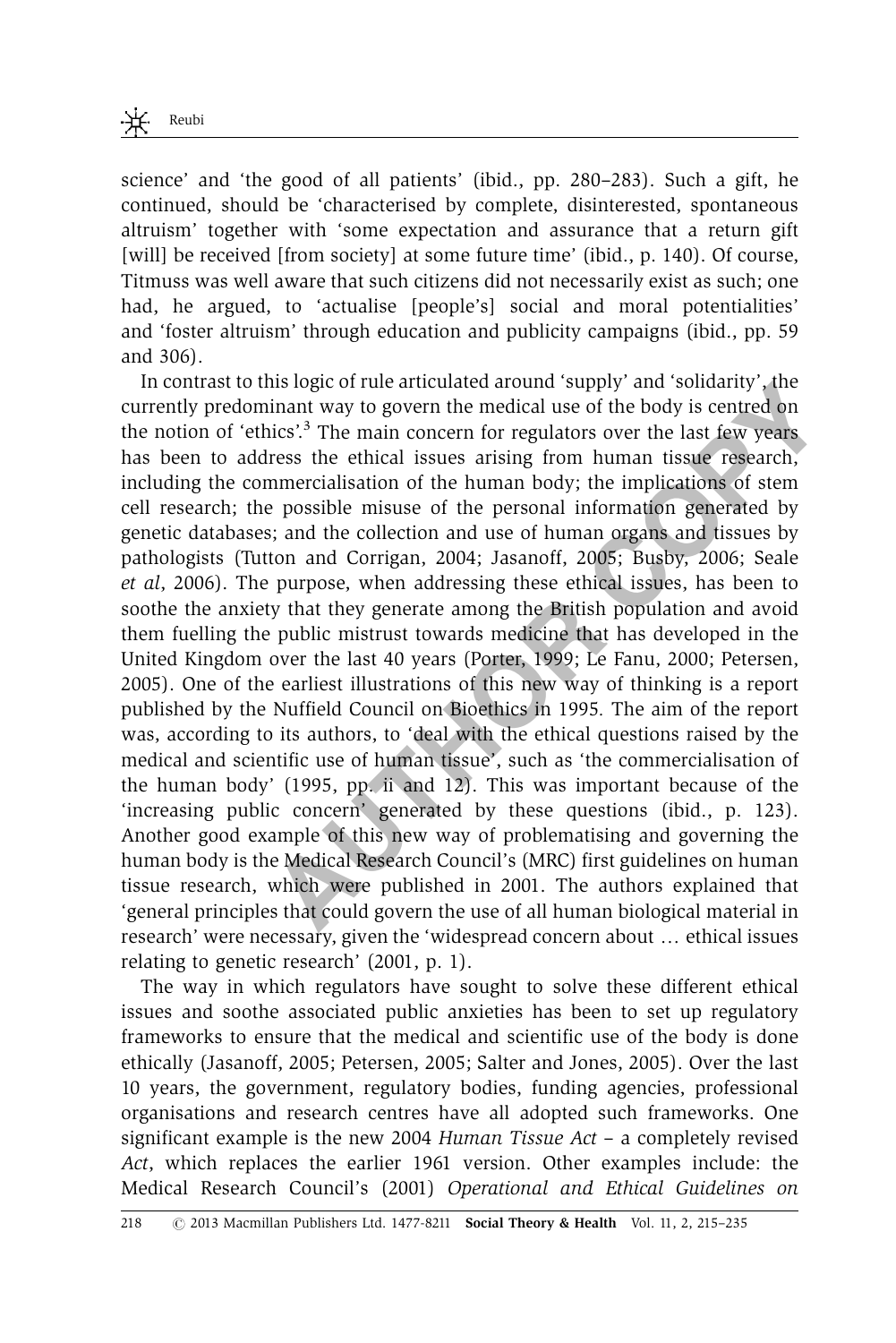Human Tissue and Biological Samples for Use in Research; the Royal College of Pathologists' (2001) Guidelines for Handling 'Surplus' and Archival Material from Human Biological Samples; the Chief Medical Officer's (2001) Removal, Retention and Use of Human Organs and Tissue; the Department of Health's (2003) The Use of Human Organs and Tissues; the Human Tissue Authority's (2006b) Code of Practice on the Removal, Storage and Disposal of Human Organs and Tissue; the UK Biobank's (2006) Ethics and Governance Framework; and the Royal College of Physicians' (2007) Guidelines on the Practice of Ethics Committees in Medical Research with Human Participants.

*bit Wielatal Research with trainfur rentiqualities* are appearing the *stifferent regulatory frameworks* are generally articulated around elements. The first one is guidelines about how research on human for those providi These different regulatory frameworks are generally articulated around two main elements. The first one is guidelines about how research on human tissue should be conducted. They comprise: rules about the accepted levels of risk or harm for those providing their bodily tissues (for example, Department of Health, 2003, p. 6); rules about the scientific quality of the research (for example, Royal College of Physicians, 2007, pp. 10 and 36–38); rules about the acquisition, storage and disposal of human tissues (for example, MRC, 2001, pp. 18–20); rules about what should be done with the personal information gained from human tissues (for example, UK Biobank, 2006, pp. 5–11); and rules about informed consent (for example, Royal College of Pathologists, 2001: Sections 1–2; Human Tissue Authority, 2006a). The second element around which these regulatory frameworks are built is institutions that monitor whether existing guidelines for the medical use of the body are effectively being observed by researchers. One such institution is research ethics committees that have to assess and approve any proposed investigation using human tissue before it can be carried out (for example, Royal College of Physicians, 2007, pp. 4–16). Another such institution is the Human Tissue Authority (2006a), a regulatory agency that ensures that research centres using human tissue abide by the existing guidelines through a system of licensing and inspection.

The sociological literature on the ethical governance of the biomedical sciences has put forward a couple of explanations for this recent reconfiguration of the way in which we regulate the medical use of the body. One group of scholars has argued that the current bioethical regulation of human tissue research is due to the predominance of neo-liberal theories of rule in the United Kingdom today (for example, Cooter, 2000; Waldby and Mitchell, 2006). According to them, a logic of rule articulated around ethics became prevalent because, unlike a logic centred on social solidarity, it combined well with some of neo-liberalism's core tenets. In particular, they point out that today's ethical regulation of human tissue research with its strong emphasis on informed consent shared a common commitment to individual choice with neoliberal theories of rule. Another group of scholars have argued that the way in which we currently regulate human tissue research is the result of a 'politics of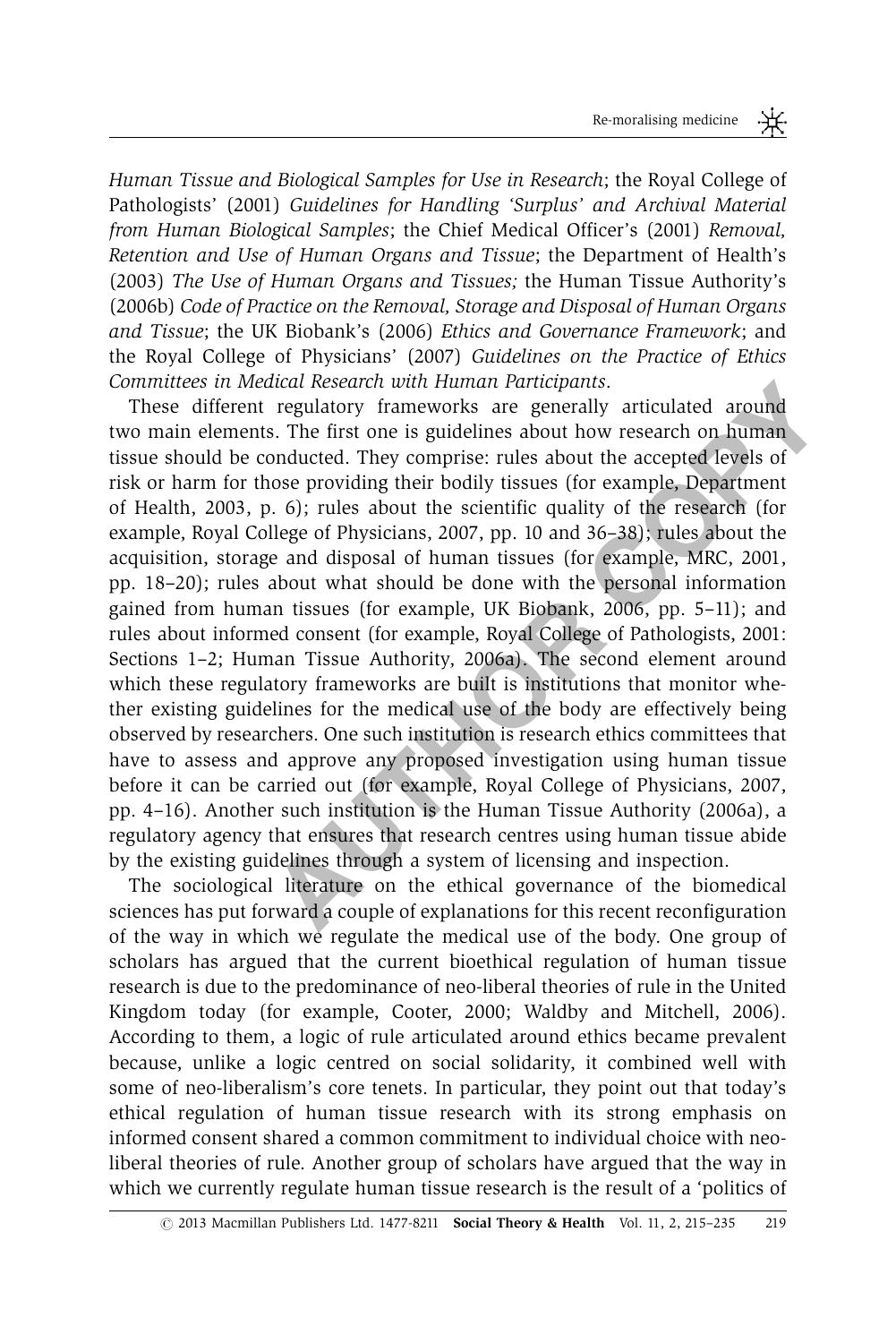legitimation' (for example, Jasanoff, 2005; Petersen, 2005; Salter and Jones, 2005; Busby, 2006; Seale et al, 2006). They show how there is an increasing distrust for and anxiety associated with the medical sciences among the British public. This, they argue, is due to both recent scientific advances like the development of stem cell research and the elaboration of a national genetic database (UK Biobank) and highly publicised scandals about the illegal collections of human organs and tissues in British hospitals at the turn of the twenty-first century. These authors show how, concerned about the damage that this public mistrust might have for science, the government, the medical profession and the life sciences industry have tried to rebuild the legitimacy of the biomedical sciences. To do so, these three groups have established new bodies (for example, Human Genetics Commission) or mandated existing ones (for example, House of Lords; Nuffield Council on Bioethics) to report on the possible ethical implications of these scientific advances. They have also set up commissions of enquiry to look into the illegal collections of organs and tissues assembled in British hospitals (for example, the Bristol Royal Infirmary Inquiry; the Royal Liverpool Children Inquiry; the Retained Organ Commission), and advocated for the adoption of the 2004 Human Tissue Act and the other regulatory frameworks listed above.

### The bioethical thought collective

pother instants mignt latev to science, the government, the meteatral<br>n and the life sciences industry have tried to rebuild the legitimacy of<br>edical sciences. To do so, these three groups have established new<br>rexample, Hu Building on these findings, the present article argues that another complementary reason for the recent reconfiguration of the way in which we govern the medical use of human tissue is the development and influence of the bioethical thought collective. The notion of the bioethical thought collective draws on the work of Fleck (1979) and others (Hass, 1992; Hacking, 2002; Mirowski and Plehwe, 2009). According to these authors, 'thought collectives' are communities or networks of professionals with a recognised expertise in a specific domain. What makes these networks distinctive is that their members, who can come from a variety of backgrounds and disciplines, develop and share a same 'style of thinking' – a grid of intelligibility and action that allows the network's members to represent, analyse and intervene upon a particular reality, which comprises linguistic expressions, theories, values, beliefs, problems, explanations, organisational forms and practices. As these authors suggest, such epistemic communities have played a key role in the generation of many of the scientific and political truths that prevail today. Following these authors, the bioethical thought collective is best characterised as a British-based network of philosophers, lawyers, social scientists and doctors whose purpose is to re-moralise medicine. For the members of this network, modern medicine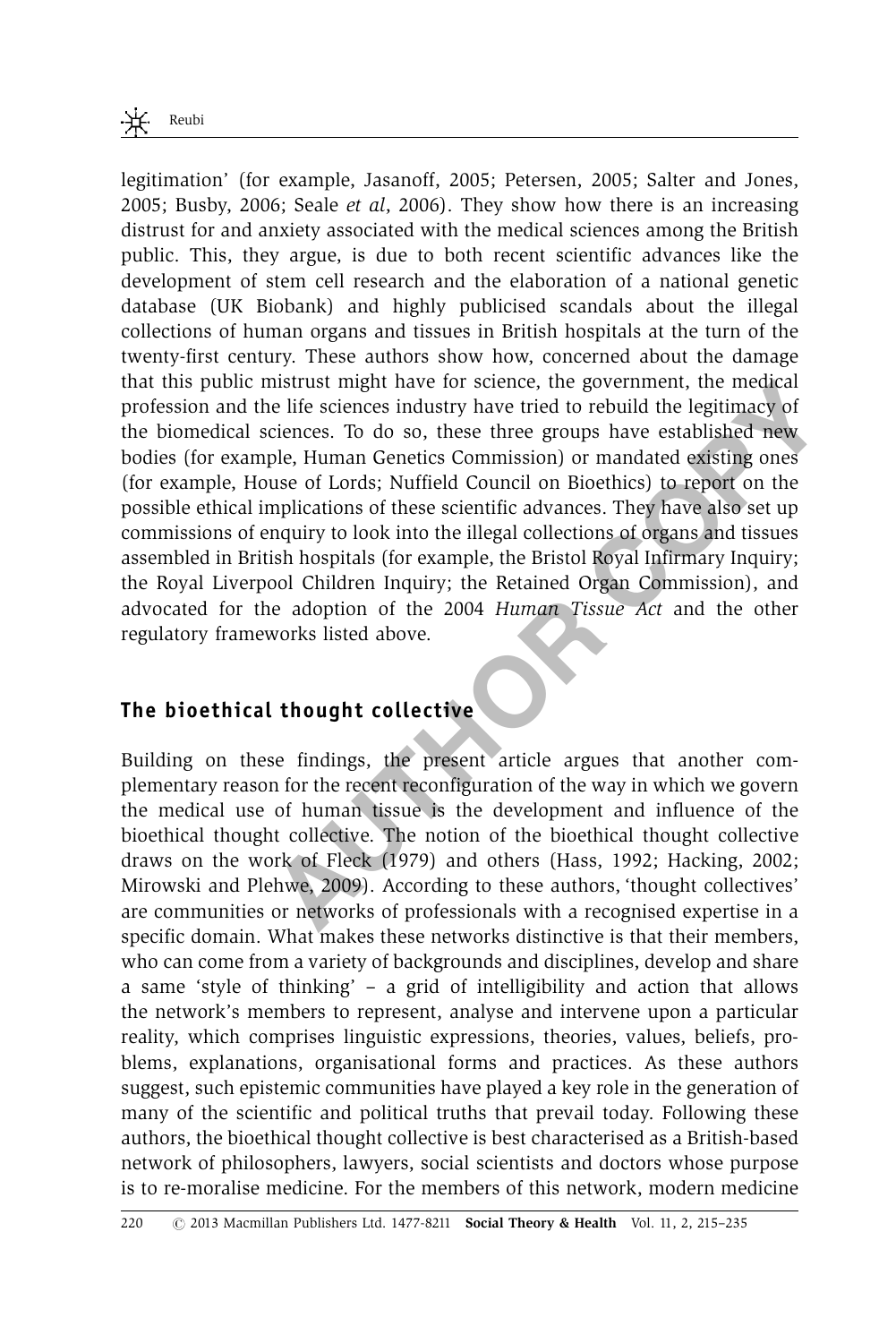is a cause for concern and both doctors and researchers have to be guided and, sometimes, limited. Their aim is to provide this guidance and re-organise medicine around the notion of respect for persons through a combination of research, policy recommendations and public discussions.

**Example 2 EXAMPLE 1 EXAMPLE 1 EXAMPLE 1 EXAMPLE CONCED AND EXAMPLE CONCED AND EXAMPLE 1 AND EXAMPLE 1 AND EXAMPLE 1 AND AND EXAMPLE 1 AND AND EXAMPLE 1 AND AND AND AND AND A** The development of the bioethical thought collective began in the 1970s (Cooter, 2000; O'Neill, 2002). This period saw the establishment of the first organisation for the promotion of bioethics, the London-based Institute of Medical Ethics (IME) and the first academic research centre on bioethics, the Centre of Medical Law and Ethics (CMLE) at King's College London. It also saw the launch of the first journal in the field, the Journal of Medical Ethics (JME), as well as the publication of the first books and articles on the topic (for example, Campbell, 1972, 1977; Dunstan, 1974; Kennedy, 1976). The collective grew markedly over the 1980s and 1990s, becoming increasingly influential in the regulation of the biomedical sciences as the century drew to a close (Wilson, 2011, 2012). During these two decades, new research centres were opened (for example, Centre for Social Ethics and Policy (CSEP), University of Manchester; Centre for Contemporary Ethical Studies, Keele University), new journals were launched (for example, Bioethics; Cambridge Quarterly in Healthcare Ethics) and a plethora of new articles and books were published (for example, Kennedy, 1981; Dunstan and Seller, 1983; Harris, 1985; Gillon, 1986; Brazier, 1987; Warnock, 1987; Brazier and Lobjoit, 1991; Campbell et al, 1992; Neuberger, 1992; Kennedy and Grubb, 1994; O'Neill, 1996; Warnock, 1998). It is also during this time that many of the concepts, forms and practices developed by the collective were adopted by most British organisations involved in biomedical research. Indeed, the Department of Health, the Royal College of Physicians (RCP), funding agencies like the MRC, the British Medical Association and the Association of the British Pharmaceutical Association all issued ethical guidelines and set up expert committees like the Nuffield Council on Bioethics (Reubi, 2012). Similarly, universities and hospitals around the country introduced undergraduate courses on medical ethics and set up research ethics committees (Whong-Barr, 2003; Hedgecoe, 2009).

In the period between the early 1970s and late 1990s, the collective's membership was characterised by its interdisciplinarity and stability. Many of the network's members did not have any training in the medical sciences. They were philosophers, theologians, lawyers, social scientists and others usually working for academic institutions and interested in applying their knowledge to the field of medicine. Examples comprise: theologian Alastair V. Campbell, first editor of JME and author of the earliest book on medical ethics in the United Kingdom: Moral Issues in Medicine; philosopher Ranaan Gillon, professor of medical ethics at Imperial College, former editor of the JME and president of the IME; theologian Gordon R. Dunstan, senior ethicist of the Church of England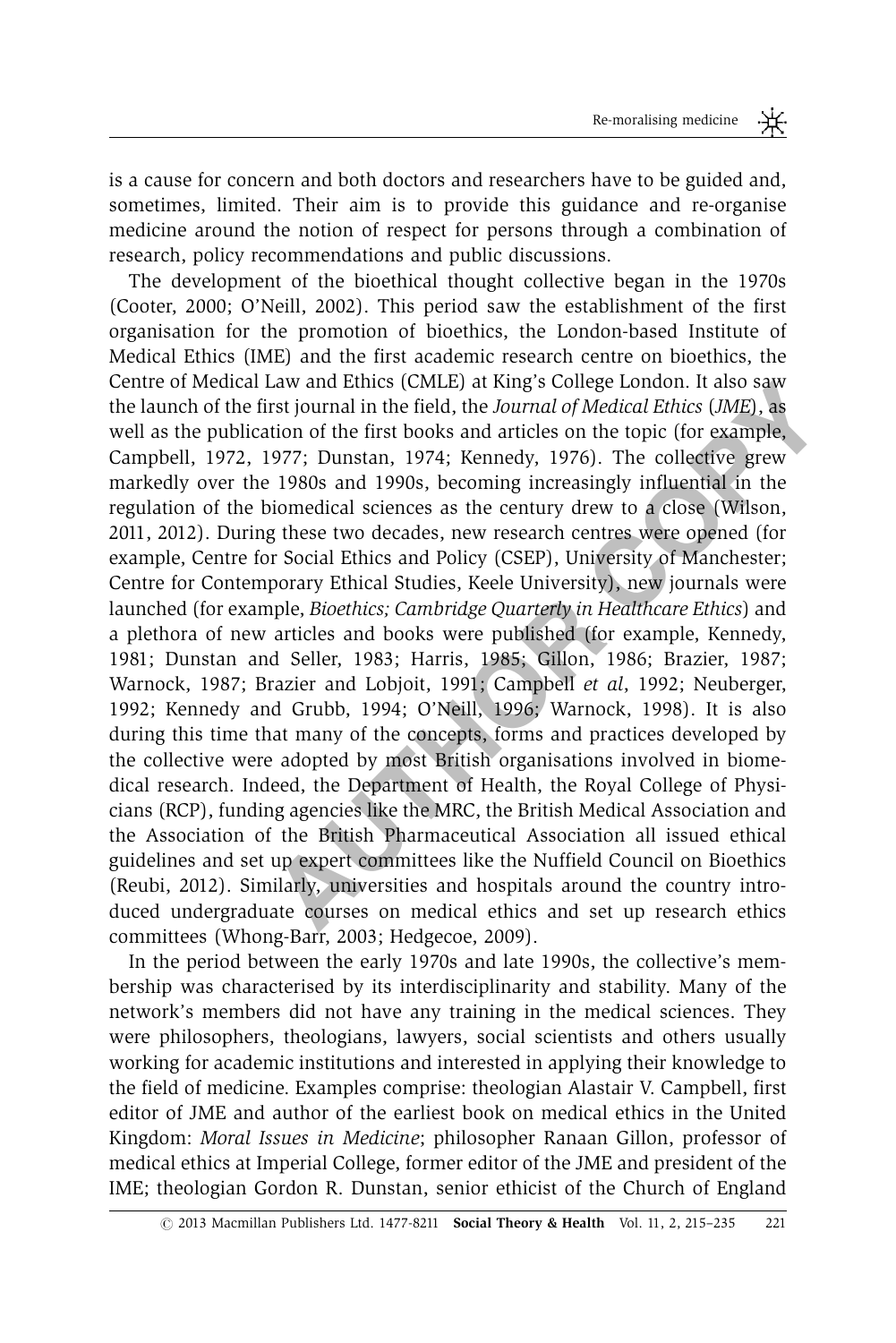and co-founder of the CMLE; Oxford philosopher Mary Warnock, chair of the Warnock Committee on Human Fertilisation and Embryology; lawyer Ian Kennedy, author of numerous books on medical law and ethics, including The Unmasking of Medicine, and co-founder of both the CMLE and the Nuffield Council on Bioethics; philosopher John Harris, author of The Value of Life and co-founder of the Manchester CSEP; feminist and CMLE member Carolyn Faulder; lawyer Margaret Brazier, author of the often re-edited textbook Medicine, Patients and the Law, co-founder of the CSEP and member of the Nuffield Council on Bioethics; and Cambridge philosopher Onora O'Neill, co-founder of the Nuffield Council on Bioethics. In addition to these 'lay' members, the collective also comprised doctors and life scientists concerned with the ethical dimensions of medicine. Examples include figures like Douglas Black, one-time president of the IME and founder of the RCP's Committee on Ethical Issues in Medicine; and Anne McLaren, a Cambridge embryologist who sat on the Warnock Committee and a founding member of the Nuffield Council on Bioethics.

**Examples and Cambunge punosper Durate States and Cambung punosper Durate of Defini, co-lounded of the ME and founcil on Bioethics. In addition to these 'lay' members, the col-<br>and Council on Bioethics. In addition to thes** In the 25 years or so following its emergence, the collective was organised around three main institutional forms. The first one was the professional association and is best illustrated by the already mentioned IME. Founded in 1975, the IME defined itself as an independent association for the promotion of medical ethics (Whong-Barr, 2003). It carried out its mandate by running public conferences on ethical issues and publishing two journals: the IME Bulletin and the JME. The second key institutional form was the academic research centre. Two good examples are the CMLE founded by Ian Kennedy, Gordon Dunstan and others at King's College London in 1978 and the CSEP established by John Harris and Margaret Brazier at the University of Manchester in 1987. Scholars working at these centres carried out enquiries into and published books and articles about aspects of medicine deemed to be ethically problematic (for example,Kennedy, 1981; Dunstan and Seller, 1983; Harris, 1985; Warnock, 1987; Brazier and Lobjoit, 1991; Campbell *et al*, 1992; O'Neill, 1996). They also taught medical ethics to medical undergraduates and ran masters programmes in the upcoming field of bioethics. The third and last main institutional form was the interdisciplinary expert committee. The most famous example is certainly the Nuffield Council on Bioethics (2000b), founded in 1991 by Ian Kennedy, Onora O'Neill, Anne MacLaren and others with funds from the Nuffield Foundation, the MRC and the Wellcome Trust. But there are many other examples, including: the IME's Working Group on the Ethics of Clinical Research Investigations on Children; the RCP's Committee on Ethical Issues in Medicine; the MRC's Working Parties on Research on Children and Research on the Mentally Incapacitated; and the Department of Health's Committee on the Research Use of Fetuses. All these committees share two characteristics.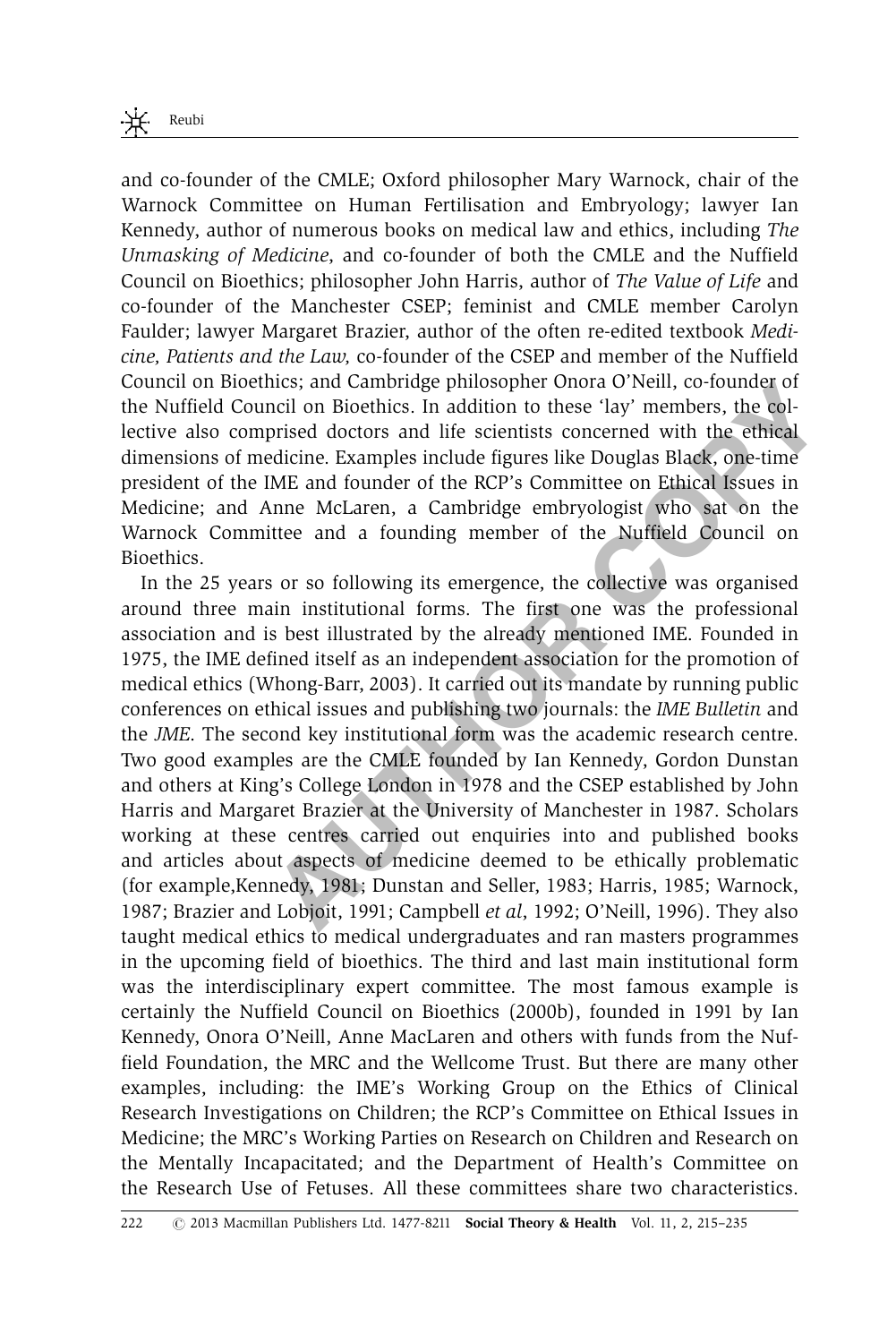They all have an interdisciplinary membership drawn from medicine, philosophy, theology, social science and law. And they all have as their mandate to identify and examine ethical issues related to modern medicine and to make policy recommendations on how to address them.

**EXALGUE 21; Le Fallo, 2000) was a necessary foundation for the systemation** of the source 2. The rank contest is plan to re-moralise medicine. Indeed, if medicine was not a here was not *reason d'être* for the collective' A key element of the collective's style of thinking between the early 1970s and the late 1990s was the belief that biomedical science had become a cause for concern. This belief which, interestingly, echoed the British public's growing dissatisfaction with modern medicine and distrust towards biomedical scientists (Porter, 1999: Chapter 21; Le Fanu, 2000) was a necessary foundation for the expert network's plan to re-moralise medicine. Indeed, if medicine was not a problem, there was no *reason d'être* for the collective's research and policy recommendations. There are many examples of this problematisation of biomedical science in the writings of the collective. Alastair Cambpell's piece on Establishing Ethical Priorities in Medicine published in the British Medical Journal in 1977 is one such case:

In his celebrated attack on the 'medicalisation of life' Ivan Illich has suggested that [modern medicine] causes more damage to health than it brings benefit to mankind .... The focus of his attack seems to me entirely correct. It is now essential that we ask some basic questions about the task and place of medical care within society as a whole. (Campbell, 1977, p. 818)

Another illustration of the bioethical thought collective's dissatisfaction about modern medicine is Ian Kennedy's 1980 Reith Lectures entitled The Unmasking of Medicine:

My view can be stated briefly. Modern medicine has taken the wrong path. An inappropriate form of medicine has been created, in large part by doctors and medical scientists ... I will go further. The nature of modern medicine makes it positively deleterious to the health and well-being of the population  $\ldots$ . [We] have hitched our wagon to the wrong star, scientific medicine. (Kennedy, 1981, pp. 26 and 50)

Similarly, Warnock, in an article arguing for the establishment of a national bioethics commission, explained that:

After the last war there was a cliché to the effect that man's scientific knowledge had outstripped his moral sense. At the time it was uttered in the context of the physical sciences. The bomb had, rightly, frightened us all. Now that same cliché is more and more to be heard in the context of the biological sciences. We must take it seriously. (Warnock, 1988, p. 1627)

r 2013 Macmillan Publishers Ltd. 1477-8211 Social Theory & Health Vol. 11, 2, 215–235 223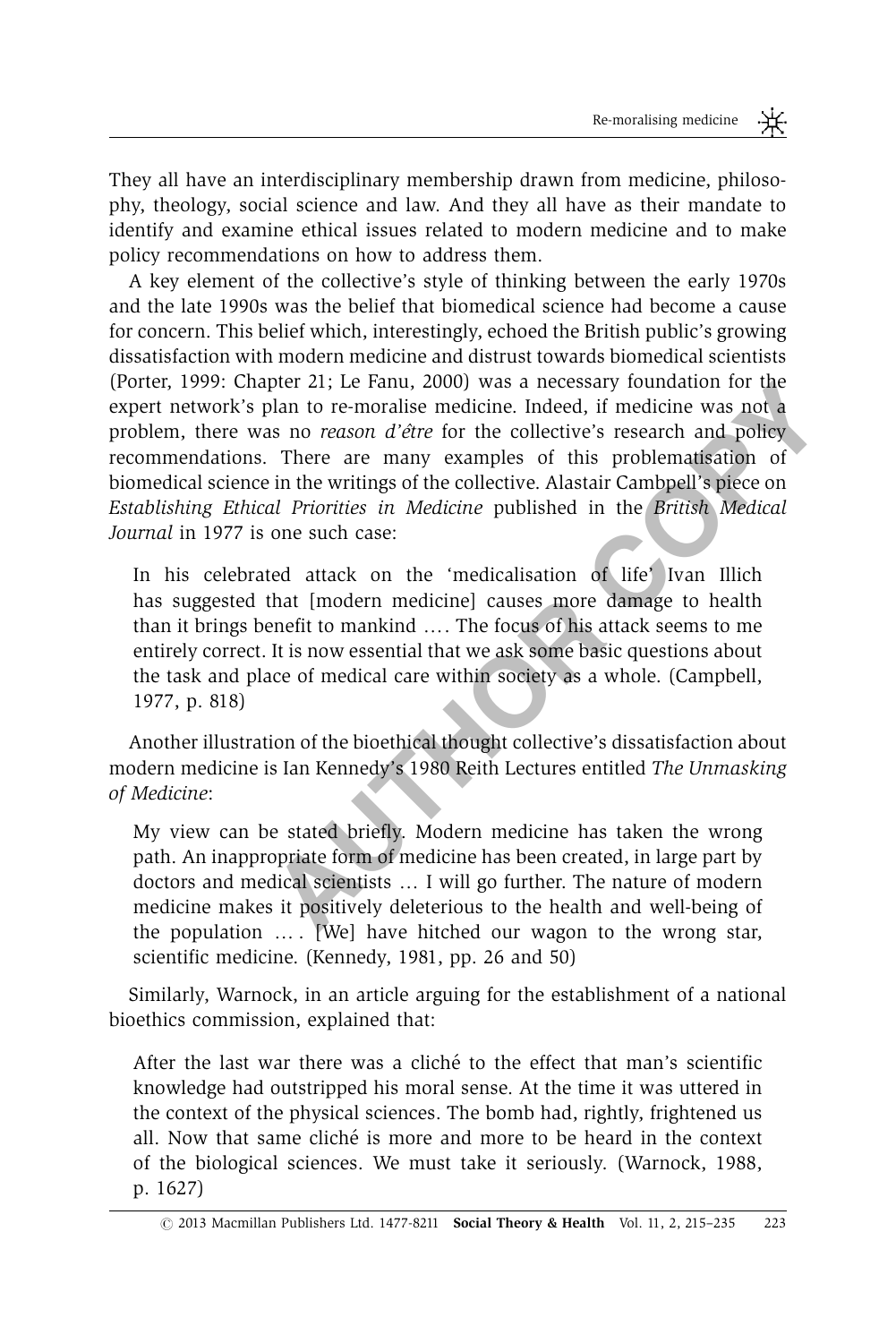**a** and encordshock unelay to end-or-inte issues and trun and encordshock unelay abar, 2003). Among these different aspects that were deemed to be tic, medical research figured prominently, not the least because y role it It is important to note that, for the members of the bioethical network, the problem with medicine was identified as a 'moral' or 'ethical' problem. Again, this comes across in the writings of the collective. Alastair Campbell (1972: Chapter 6), for instance, used the terms 'moral dilemmas' and 'ethical issues' to refer to his concerns with biomedical science. Likewise, Mary Warnock (1988, p. 1626) used the expression 'ethical problems' to discuss her worries about medicine. The aspects of the biomedical sciences that the collective deemed to be of moral concern were multiple, and ranged from organ transplantation and electroshock therapy to end-of-life issues and truth telling (Whong-Barr, 2003). Among these different aspects that were deemed to be problematic, medical research figured prominently, not the least because of the key role it played in modern medicine and its growing volume (Booth, 1993). The types of research that were of particular concern to members of the bioethical expert network included: clinical trials, because of their everincreasing numbers, and the potential physical and psychological harm they can cause to human participants (for example, Faulder, 1985; Royal College of Physicians, 1986; cf. also Petryna, 2009); research on groups deemed to be especially vulnerable to abuse, like children and the mentally incapacitated (for example, Nicholson, 1986; Royal College of Physicians, 1990; Medical Research Council, 1991); research on human embryos, because of the fears of scientists meddling with reproduction and selective eugenics (for example, Kennedy, 1984; Warnock, 1985; cf. also Mulkay, 1997); and research on foetuses, because of the anxieties of women being encouraged to abort in the name of scientific progress (for example, Committee on the Research Use of Fetuses, 1989).

Another, central element of the collective's style of thinking between the early 1970s and the late 1990s was the moral principle that persons should always be treated with respect. Indeed, it was around this principle of respect for persons that the bioethical thought collective sought to re-moralise medicine. For the members of the bioethical network, this principle meant that doctors and scientists should show at all times a certain 'concern' or 'sensitivity' in their dealings with their patients or research subjects. For instance, John Harris (1985, p. 193) exhorted physicians to show 'concern for the welfare' and 'respect the wishes' of their patients. Similarly, Mary Warnock (1983, p. 248) recommended that scientists should treat their research subjects with 'sensitivity'. Often, members of the collective expressed this obligation to show respect as a Kantian interdiction for doctors to treat their patients or research subjects as 'a mean to an end' or 'a thing'. Ian Kennedy (1984, p. 6), for example, argued that 'many would see [it as] a fundamental principle [that medical researchers] may not use humans as means to an end, but must respect them as ends in themselves'. Likewise, CMLE member Carolyn Faulder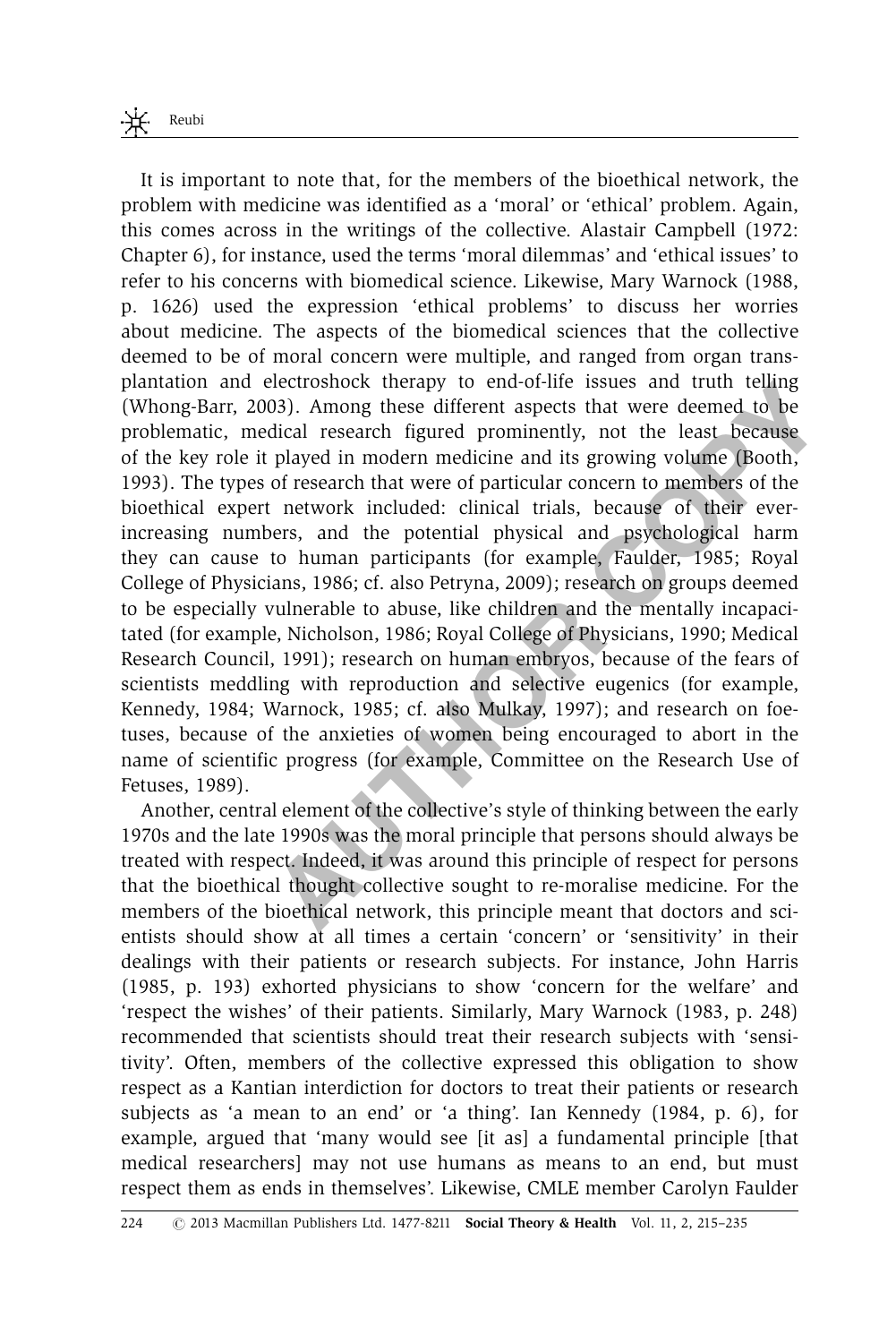(1985, p. 23) explained that doctors should always 'regard patients as persons rather than objects or things'.

For the collective, an important way through which the principle of respect for persons was to be realised was the notion of informed consent, which requires scientists willing to conduct research on human subjects to adequately inform them about the investigation and to obtain their permission before carrying it out. Indeed, a fundamental characteristic of personhood is the capacity to reason, value and decide; by informing potential participants about the investigation and asking whether they are willing to be involved, scientists acknowledge and respect both their capacity to reflect and choose and their personhood. A good illustration of this way of thinking can be found in the writings of Ranaan Gillon:

Willing rational agency, ... the ability to think combined with self awareness over time [is] the essence of personhood.(Gillon, 1986, p. 50) Respect for persons ... requires adequately informed consent from the subject before [any] research can be performed.(Gillon, 1989, p. 4)

Alastair Campbell and his colleagues make a very similar point in their often reprinted textbook on Medical Ethics:

Respect for Persons: ... Patients have their own opinions and aims in life, which require them to act intelligently in most of the things they do. But in order to act intelligently, patients must  $\ldots$  be given information,  $\ldots$  be allowed to think about what is being said  $\ldots$  [and] make up their own minds.(Campbell et al, 1992, p. 9)

gation and assume they are winning to be involved, scentists and an assembled and assembled. A good illustration of this way of thinking can be found in the Ranaan Gillon: Tational agency, ... the ability to think combined Until the 1960–1970s, the notion of informed consent had no place in British medicine and research; indeed, most doctors and scientists had probably never heard of it (Hazelgrove, 2002; Weindling, 2006). The work of the bioethical thought collective had an important role in introducing and advancing the notion of informed consent in Britain from the 1970s onwards (O'Neill, 2002; Mold, 2011; Wilson, 2012).<sup>4</sup> Indeed, its members wrote many books and articles that sought to determine what informed consent exactly meant and explain why it was critical to make medicine ethical again. Examples include Gordon Dunstan and Mary Seller's Consent in Medicine, Carolyn Faulder's Whose Body Is It Anyway? The Troubling Issue of Informed Consent and Mary Warnock's Informed Consent: A Publisher's Duty. Members of the collective also participated in the redaction of reports, manuals and guidelines that devised strategies and procedures – patient information sheets; clear and comprehensible language; signed consent forms – to ensure informed consent's effective implementation (for example, Nicholson, 1986; Royal College of Physicians, 1990; British Medical Association, 1995).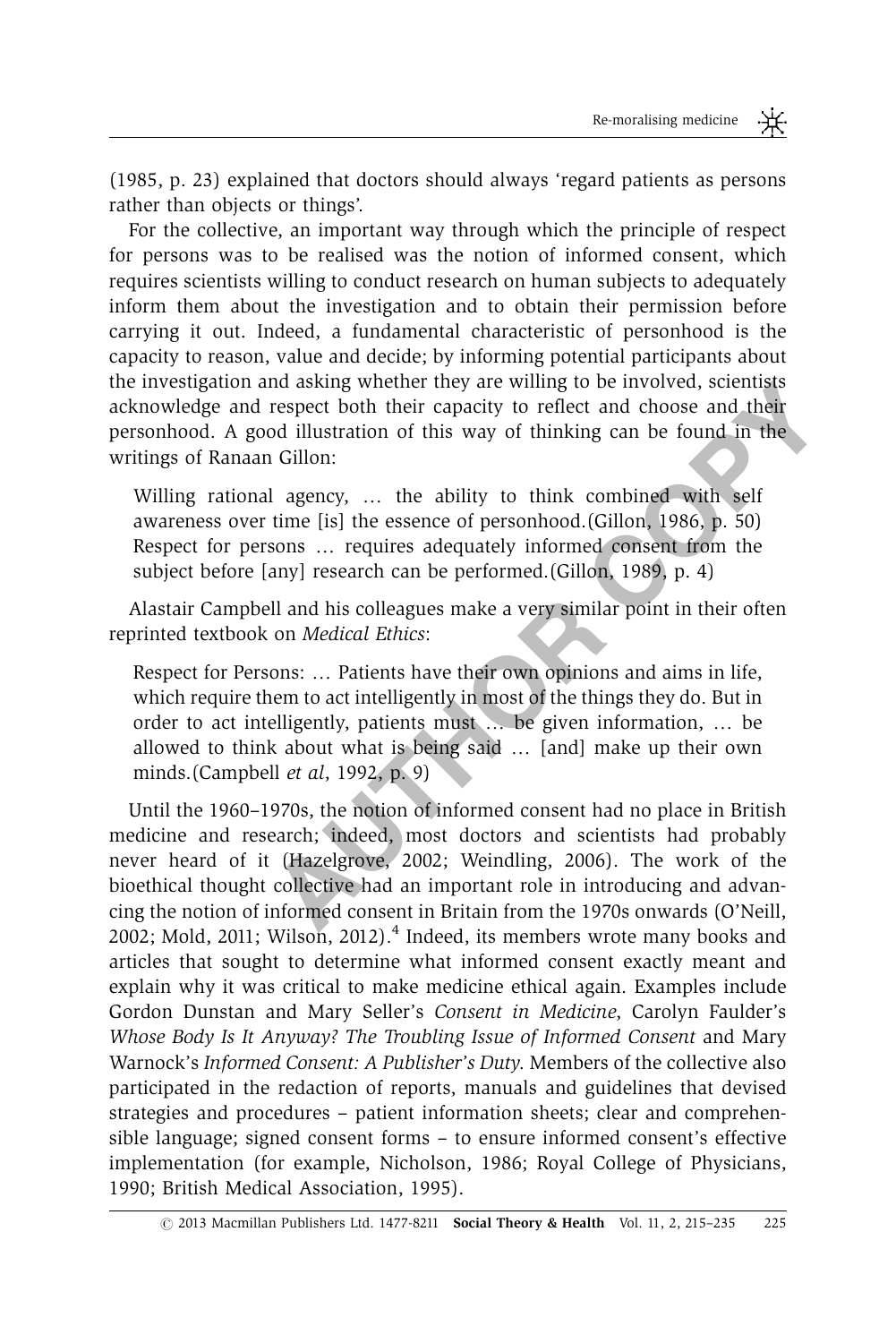Of course, to say that the bioethical thought collective shared a common style of thinking does not imply that there were no disagreements between its members. On the contrary, there were some important differences of opinion between them – which is perhaps not surprising given the strong personalities and different disciplinary backgrounds that made up the collective. One example is the dispute about the definition of personhood. For some members of the collective, only entities that have the capacity to reason, value and decide could be identified as persons (for example, Harris, 1985; Gillon, 1986). Such an understanding meant that embryos and foetuses, for example, were not due any respect. Others had a more inclusive understanding of personhood, arguing that it encompassed any entity that was, biologically speaking, part of the species Homo sapiens (for example, Warnock, 1983; Kennedy, 1984). Another example of disagreement is the difference of views about the exact scope of the concept of informed consent. For most members of the collective, the respect of this concept was absolutely critical (for example, Kennedy, 1981; Harris, 1985; Faulder, 1985; Warnock, 1998). Indeed, it was so critical that, according to them, research subjects had no right to remain in ignorance or ask doctors to decide for them (Reubi, 2012). In contrast, other members like Onora O'Neill (1996; 2002), while agreeing that informed consent was important, sought to limit its scope by arguing that one should leave some place for trust in the doctor–patient relationship.

dimplerate that entiny so and obeuses, to reasapple, were not oue any<br>thens had a more inclusive understanding of personhood, arguing that<br>aassed any entity that was, biologically speaking, part of the species<br>*biens* (for Finally, it is also important to note that the articulation of the bioethical thought collective did not take place in a vacuum but was very much influenced by the wider changes and developments taking place at that time in the United Kingdom. $5$  One of these was the growing anxiety about the way in which modern medicine was progressing and the mounting challenges to medical authority within British society from the 1960s onwards (Porter 1999, Chapter 21; Le Fanu, 2000). This was driven by a range of factors: scandals such as the prescription of thalidomide to pregnant women and the excesses in human experimentation in British hospitals revealed by Maurice Pappworth in his 1967 pamphlet Human Guinea Pigs; philosophical critiques of modern medicine such as Ivan Illich's 1976 Limits to Medicine; feminists contesting doctors' control over women's bodies and sexualities; patient groups like the Patient Association and the College for Health campaigning for the right of patients to decide about their treatment; anti-psychiatry activists denouncing the mistreatment of patients; and Christian thinkers wary about the pre-eminence of scientific training in medical education and eager to teach students about morals and society (Cooter, 2000; Hazelgrove, 2002; Whong-Barr, 2003; Mold, 2010; Wilson, 2012). There is little doubt that this important development in British society encouraged and shaped the making of the bioethical thought collective: scandals and philosophical critiques fed into the collective's concern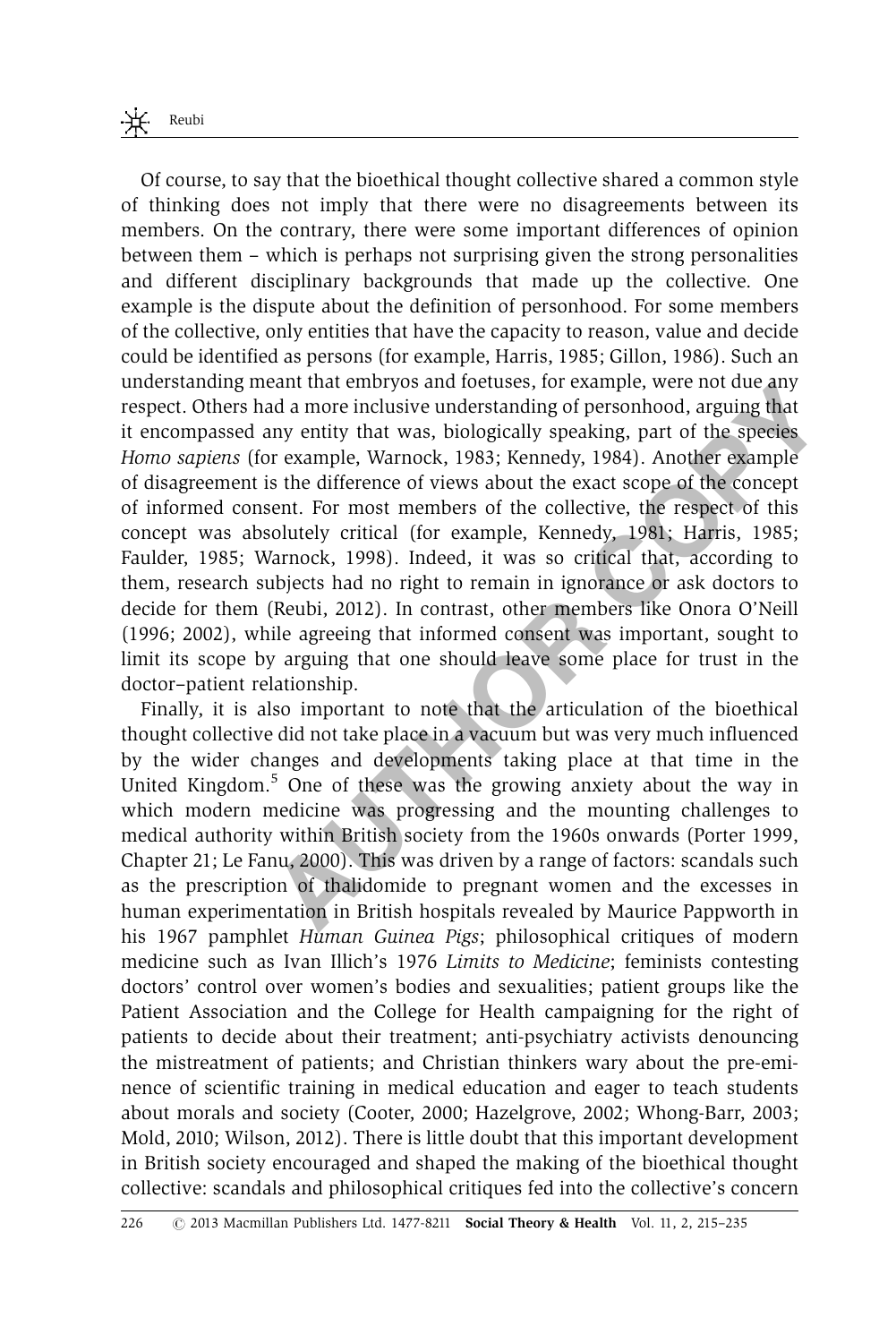about modern medicine, with many of its members explicitly referring to them in their writings (for example, Campbell 1972; Campbell 1977; Kennedy 1981); some of the collective's members such as Carolyn Faulder and Julia Neuberger were also active in feminist groups and patient organisations with which the collective shared many principles like that of informed consent (O'Neill, 2002; Mold, 2011); and several members of the collective were theologians such as Alastair Campbell and Gordon Dunstan, while the IME was established as the successor of the London Medical Group, a student organisation created in 1963 by the Christian Student Movement to engage future doctors with medical humanities and society (Whong-Barr, 2003).

If created in 1990 by the Constain suduent invortinent to engage<br>or ors with medical humanities and society (Whong-Barr, 2003).<br> **Ethical thought collective was further spurred and influenced by**<br>
pivotal developments in B The bioethical thought collective was further spurred and influenced by another two pivotal developments in British society. The first one was the rise to power of the Conservative party in 1979. As Duncan Wilson (2011; 2012) shows, the bioethical thought collective's ambition to re-moralise medicine through ethical frameworks dovetailed with the Conservative desire to restrict the power of the professions, medicine included, and make them accountable to the public. These shared aspirations certainly helped to bolster the bioethical thought collective's influence, with the Conservative governments of the 1980s and 1990s supporting both the creation of bioethical expert committees like the Warnock and Polkinghorne Committees and the adoption of ethical frameworks for medical research, like the Department of Health's (1991) guidelines on research ethics committees (for example, Warnock, 1985; Committee on the Research Use of Fetuses, 1989). The second pivotal development was the public debates about human embryo research in the 1980s. These often heated debates caused medical researchers to progressively embrace the idea of ethical oversight, which they had hitherto opposed (Hazelgrove, 2002). Indeed, confronted with the prospect of a complete ban on embryo research as advocated by an increasing popular pro-life Christian lobby, these researchers began to see the attraction of ethical frameworks that would allow experimentation at certain clearly defined conditions (Mulkay, 1997). There is little doubt that this shift, which led to funding agencies and medical organisations like the MRC and the RCP establishing bioethics expert groups and issuing ethical guidelines, further strengthened the position of the bioethical thought collective in the United Kingdom (Reubi, 2012).

#### The collective's influence in the reconfiguration of human tissue research regulation

The remainder of the article shows how the bioethical thought collective has, from the 1990s onwards, influenced the recent reconfiguration of the way in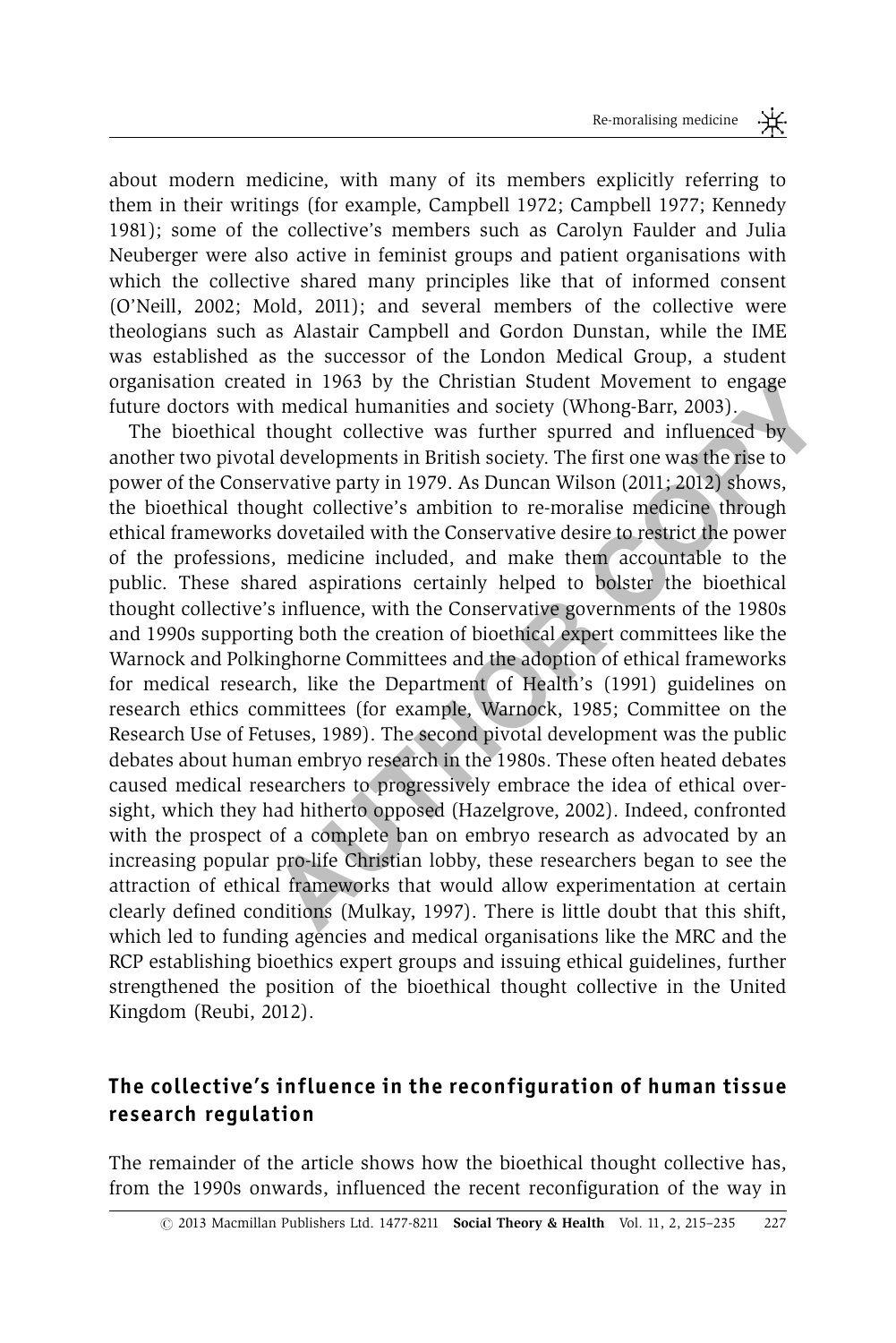which we govern the medical use of the body. To do so, it starts by describing the important role that some of the collective's organisational forms and experts have played in the regulation of human tissue research over the last 15 years. Then it shows how some of the collective's key concepts have been incorporated into the way human tissue research is governed today.

FIFISI, intenusciplinary experi comininates, a roin unat is characteristic, and the biorchical network is organised, have had an impor-<br>in the reconfiguration of the government of human tissue research.<br>example is, perhaps Some of the collective's organisational forms and experts have had a key role in the regulation of the use of the body in medical research over the last 15 years. First, interdisciplinary expert committees, a form that is characteristic of the way in which the bioethical network is organised, have had an important role in the reconfiguration of the government of human tissue research. The best example is, perhaps, the Nuffield Council on Bioethics itself. Indeed, the Nuffield Council on Bioethics (1995; 2000a) was the first to examine and report on the ethical issues associated with the medical use of the body in the United Kingdom; it also studied, later on, the moral problems generated by stem cell research. There are many other examples. One is the working group that, in the late 1990s, scrutinised and drafted guidelines about the ethical aspects of human tissue research for the MRC (2001). As other interdisciplinary expert committees, the group comprised: doctors involved in medical ethics, like professor of psychiatry and founding member of the Nuffield Council on Bioethics, Eve Johnston; philosophers concerned about medicine, such as Len Doyal, professor of medical ethics and member of the British Medical Association's Ethics Committee; and medical lawyers like Andrew Grubb, co-author with Ian Kennedy of a textbook on medical law and member of the RCP's Committee on Ethical Issues in Medicine. Another example is the UK Biobank Ethics and Governance Council. Established by the Wellcome Trust together with the MRC, the Council's mandate is to examine ethical issues related to the UK Biobank project and, if necessary, adapt the bank's Ethics and Governance Framework accordingly. Like the MRC working group, the Council's membership comprises lawyers like professor of medical jurisprudence Graeme Laurie, philosophers like professor of ethics Heather Widdows and doctors like professor of medicine and member of the JME's editorial board Roger Higgs.

Second, many of the collective's experts that were discussed earlier have been involved in the reconfiguration of the way in which we govern the medical use of the human body. An excellent example is bioethics pioneer Alastair Campbell. He has played an important role in the problematisation and regulation of human tissue research in the United Kingdom. He has helped drafting the Nuffield Council on Bioethics' (2000a) report on the ethical aspects of stem cell research. He has also, as Vice Chair of the Retained Organs Commission, examined the moral issues associated with the collection and use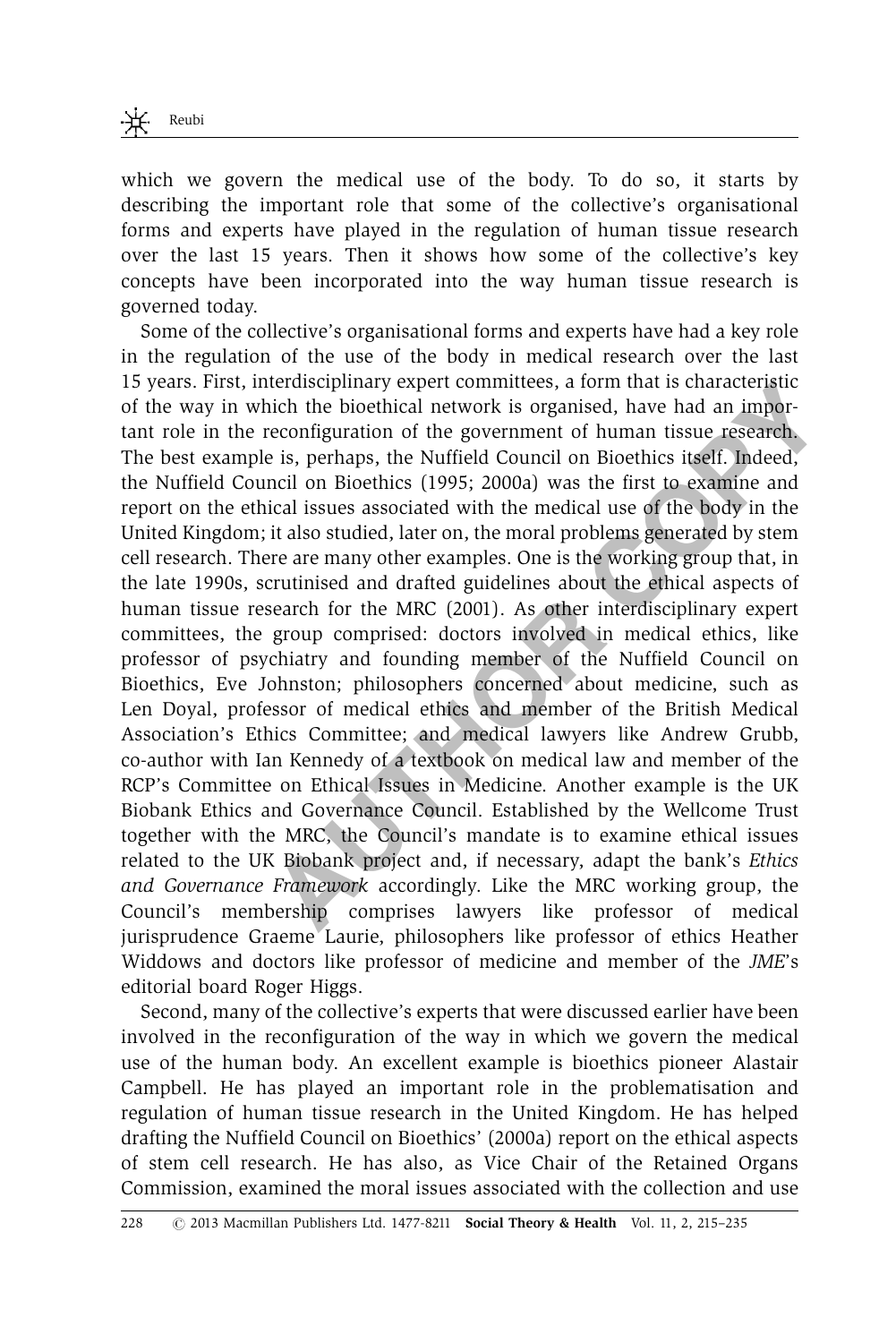of organs and tissues by pathologists. Furthermore, he has participated in the writing of the UK Biobank's regulatory framework as Chairman of its Ethics and Governance Council. Another good illustration is lawyer Ian Kennedy, another pioneer of the bioethics collective. Like Campbell, Kennedy has played a critical role in the regulation of the scientific and medical use of the body. He co-authored the Nuffield Council on Bioethics' (1995) report on human tissue research and was also the Chair of the Bristol Children Infirmary Inquiry, which examined the ethical aspects of the collection and storage of human organs and tissues by pathologists. There are many further examples, including: Margaret Brazier (who was chair of the Retained Organs Commission with Campbell), Anne McLaren (who co-authored the Nuffield Council on Bioethics report on stem cell research with Campbell) and Onora O'Neill (who co-authored with Ian Kennedy the Nuffield Council on Bioethics' report on human tissue research).

**Exsues by partionogists.** There are finally further examples, including:<br> **Exaction** (who was shair of the Retained Organs Commission with<br>
Anne McLaren (who co-authored the Nuffield Council on<br>
Anne McLaren (who co-autho Another indication of the bioethical thought collective's influence on the reconfiguration of the regulation of human tissue research is how some of its key notions have been incorporated into the way in which we govern the medical use of the body today. First, the principle of respect for persons, which was developed by and is characteristic of the bioethical thought collective, has become critical to the way in which the medical use of the body is problematised and regulated today. A good illustration is the MRC's (2001, p. 6) Operational and Ethical Guidelines on Human Tissue and Biological Samples for Use in Research, which explains that 'an important principle underlying the use of any human material for research should be respect for the human body and for the known wishes of the donor of the material'. Similarly, the Department of Health's (2003, p. 5) guidelines on the collection and use of human tissue for research state that one of the 'general principles' that governs the medical use of tissue is that 'the human body and its parts should be treated with respect'. Another good example is the HTA's Code of Practice on the Removal, Storage and Disposal of Human Organs and Tissues. The code asserts that scientists collecting and using human body parts have to 'respect' people's decisions not to give their bodies to medical research (2006, p. 8). It also orders scientists to dispose of the human tissue left over after research 'with respect' and, in particular, not to throw it away together with other clinical waste (ibid., p. 17).

Second, the notion of informed consent that the collective's experts helped develop and introduce in the United Kingdom has become a central tenet of the way in which the medical use of the body is regulated today (O'Neill, 2002; Corrigan, 2003; Petersen, 2005). The new 2004 Human Tissue Act is probably the best example. While the notion of informed consent was absent of the 1961 version of the Act, it is at the heart of the 2004 one. The HTA, which was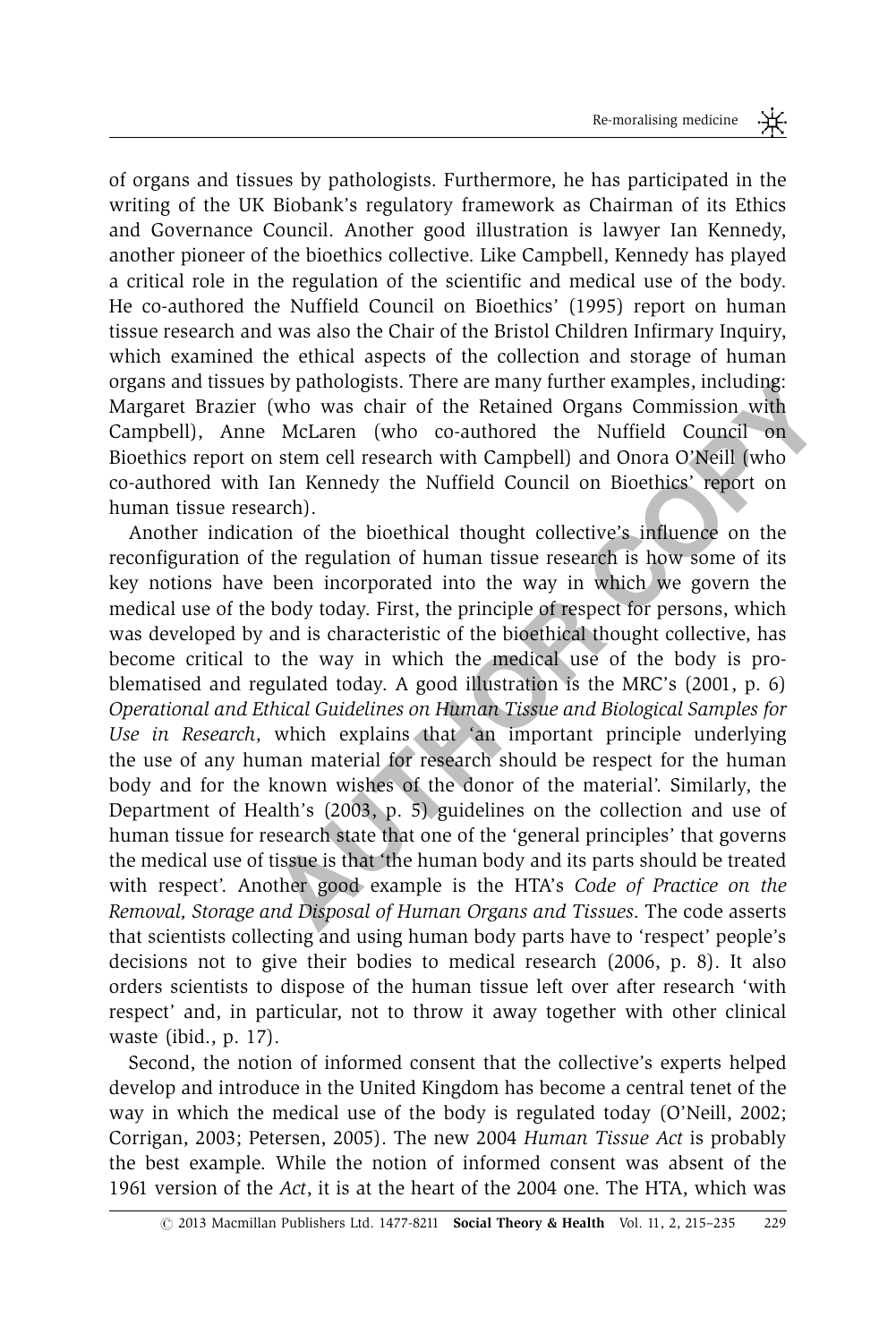created by the Act and whose mandate is to offer guidance on and ensure the application of the Act, explains in its Code of Practice on Consent that:

At the heart of the Act lies the need to obtain consent for the removal, storage and use of human tissue or organs and the storage and use of whole bodies  $\ldots$ . The Act requires consent for the removal, storage and use of human tissue.(Human Tissue Authority, 2006a, p. 6)

Another example is the MRC's Operational and Ethical Guidelines on Human Tissue and Biological Samples for Use in Research, which state that informed consent is a key principle for human tissue research:

Key principles: ... Informed consent is required from the donor whenever a new sample is taken ... for research. Donors should understand what the sample is to be used for and how the results of the research might impact on their interests. Consent must also be obtained for storage and potential future use of samples.(MRC, 2001, p. 3)

#### Conclusion

*AUTHORY COFF OF OSF OF TRESPACIT,* WINCIT state that informed<br> *A Box principle for human tissue research;*<br> *A* a key principle for human tissue research;<br>
Alternatively and the sixted of or and how the results of the re The article started by describing how the way in which the medical and scientific use of the human body is problematised and governed in the United Kingdom has been radically reconfigured during the last 30 years. As it explained, the logic of rule that predominated until the 1970s was articulated around supply and solidarity. The problem for the administrator of the welfare state was to ensure that researchers had enough human tissues to carry out research and advance medical knowledge. The solution was to encourage citizens to be altruistic and give their bodies to science for the good of society. In contrast, the logic of rule that dominates today is centred on ethics. The concern for the regulator in the twenty-first century is to address the ethical issues associated with human tissue research and appease the public anxieties they generate. Generally, the answer is to set up regulatory frameworks to ensure that the use of the human body by scientists is done ethically.

The sociological literature on the ethical governance of biomedical science offers a couple of explanations – neo-liberalism and politics of legitimation – as to why such a radical reconfiguration took place (for example, Salter and Jones, 2005; Petersen, 2005; Waldby and Mitchell, 2006). Building on these findings, this article argued that another complementary reason for this reconfiguration has been the existence and influence of the bioethical thought collective. To substantiate this claim, the article first described this collective, focusing on the period from the 1970s, when the collective first emerged, to the 1990s, when it become influential in the United Kingdom. Drawing on Ludwik Fleck (1979),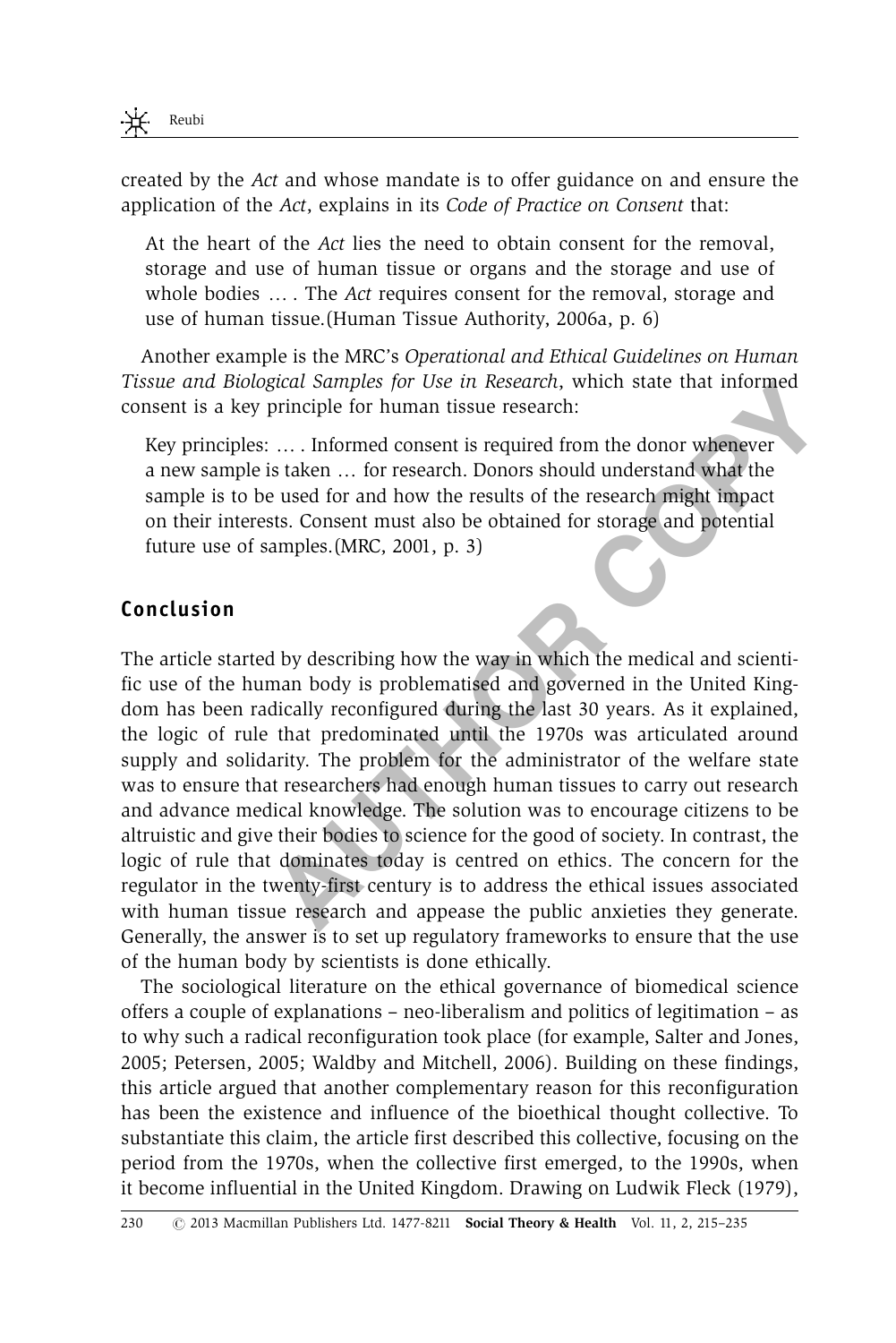the article characterised the collective as a network of philosophers, lawyers and doctors whose plan was to re-moralise medicine and who were organised around different forms such as the interdisciplinary expert committee. It also showed how the collective's style of reasoning was shaped by a belief that medical research had become a cause for moral concern and needed to be rearranged around two associated notions developed by the collective: respect for persons and informed consent. The article then showed how the collective has, from the 1990s onwards, influenced the recent reconfiguration of the way in which we govern the medical use of the human body. It described, in particular, how the collective's model of the interdisciplinary expert committee and its experts had a key role in the regulation of human tissue research over the last 15 years. It also described how the collective's notions of respect for persons and informed consent have been incorporated into the way in which we administer research on human tissue today.

 **AUTHOR COPY** By showing the influence of the bioethical thought collective in the development of today's government of human tissue research, this article builds on the work of authors like Hass (1992), Mirowski and Plehwe (2009). These authors have convincingly argued that epistemic communities and knowledge play a central role in the articulation of many of the political regimes of truth that prevail today. They have showed how such networks and their expertise, from international human rights NGOs and discourses to neo-liberal think-tank and theories, have shaped the way in which we currently govern economic and social life. This article demonstrates that the same is true in relation to the government of the biomedical sciences and invites researchers who study this field to pay more attention to the role of moral expert networks, and the knowledge and practices that they have developed.

#### About the Author

David Reubi studied anthropology and sociology at the London School of Economics. Currently a Research Fellow at the School of Global Studies, University of Sussex, he works on the politics of knowledge and advocacy in global public health and tobacco control. He previously worked on a genealogy of biomedical research ethics in the United Kingdom and Singapore.

#### Acknowledgements

I thank Roger Cooter, Thomas Osborne, Nikolas Rose and two anonymous reviewers for their comments which helped me substantially improve this article.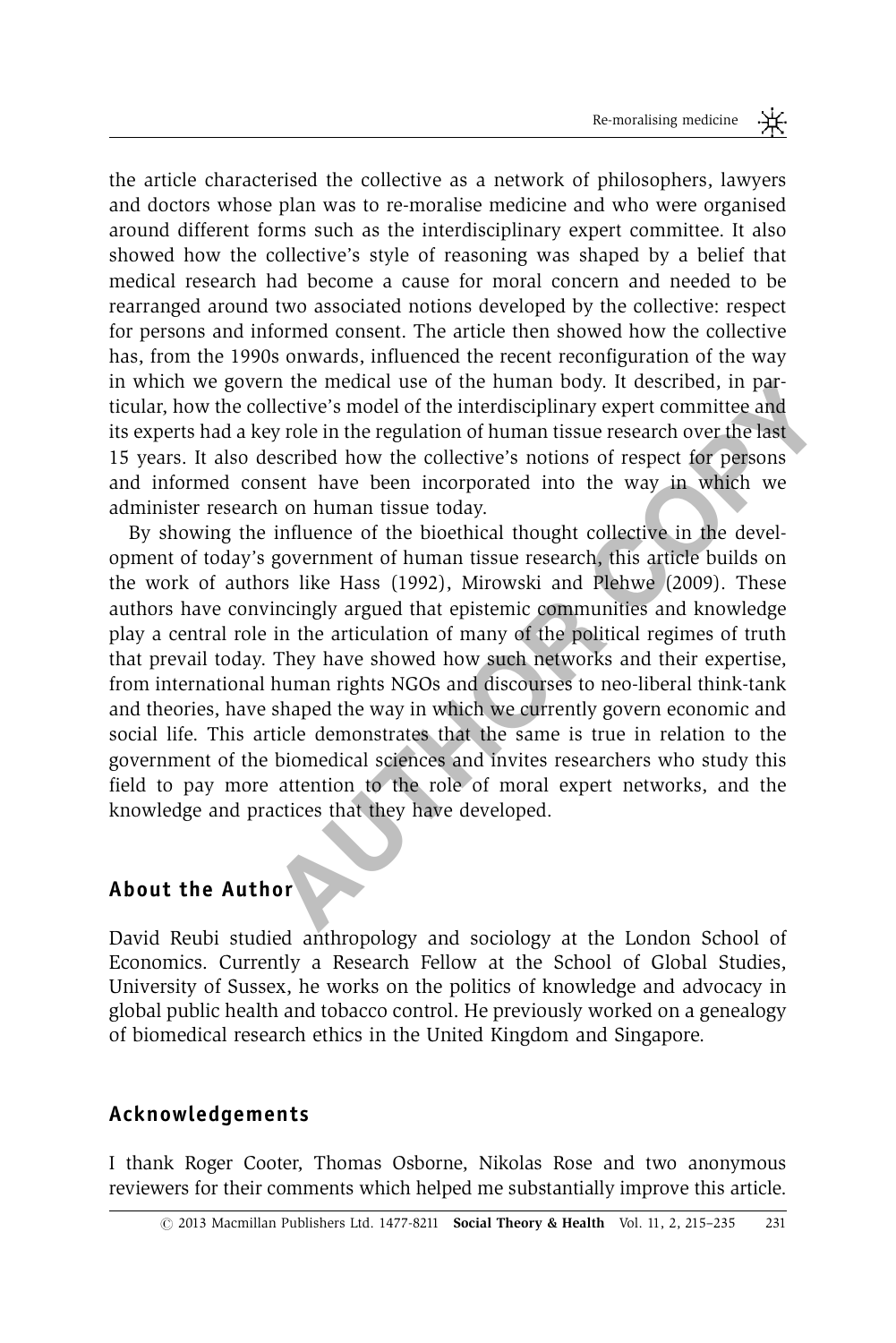

I also thank Alex Mold for inviting me to present an earlier version of this article at a panel on the history of British bioethics the 2011 Anglo-American Conference on Health in History, University of London, alongside Duncan Wilson and herself. This article was made possible by the generous financial support of a University of London Leon Studentship in Social Sciences, a London School of Economics Research Studentship and a Brocher Foundation Visiting Fellowship.

#### Notes

- 1 This development is not exclusive to the United Kingdom. It has been taking place in most countries in the Western world and, more recently, beyond (Jasanoff, 2005; Petryna, 2009; Reubi, 2010).
- **Example 18 not exclusive to the United Kingdom. It has been taking place in most in the Western world data, more recently, beyond (Jasanoff, 2005; Perryina, 2009; 10).<br>
<b>IO**). <br> **AUTHOR COPY and and the serve calls for th** 2 In the United Kingdom, there were calls for the adoption of ethical codes regulating human experimentation from the 1960s onwards. The first such codes to be adopted include: the Medical Research Council's 1963 Responsibility in Investigations on Human Subjects; the Association of the British Pharmaceutical Industry's 1977 Guidelines for Preclinical and Clinical Testing of New Medicinal Products Part  $2$  – Investigations in man; and the Royal College of Physicians' Guidelines on the Practice of Ethics Committees in Medical Research. The Nuremberg Code remained largely unknown in the United Kingdom until the 1960s and was never deemed to be relevant for British researchers; the same is true about the World Medical Association's 1964 Helsinki Declaration. There was no ethical code that specifically addressed the use of human tissue in research until the late 1990s (Cooter, 2000; Hazelgrove, 2002; Weindling, 2006).
- 3 Of course, questions of supply and the technique of the gift are still present today. But they have become notions of secondary importance and have been subsumed under the new way of thinking about the medical use of the human body articulated around ethics and respect (Tutton, 2004; Busby, 2006).
- 4 The notion of informed consent had had an already long history before it was picked up, further elaborated and promoted by British bioethicists and medical lawyers from the 1970s onwards. Interestingly, one of the first articulations of the notion of informed consent was done in Germany in the late nineteenth and early twentieth centuries (Vollmann and Winau, 1996). It was this German version of the notion of informed consent, which had been codified by the Ministry of Interior of the German Reich in its 1931 Guidelines for New Therapy and Human Experimentation, that was later used and further developed by the American, British, and French officials who drafted the Nuremberg Code after World War Two (Weindling, 2006).
- 5 An important foreign influence on the making of the British bioethical thought collective was the rapid emergence and institutionalisation of bioethics in the United States from the 1970s onwards (Jonsen, 1998; Stevens, 2000). To start with, American funding agencies quickly began to demand from British scientists whom they financed that they respect the ethical principles and procedures that were being developed in the United States (Hedgecoe, 2009). Furthermore, several members of the British bioethics thought collective such as Ian Kennedy, Onora O'Neill, and Julia Neuberger spent time in North American universities learning about and working on bioethics.

#### References

Bolton, T. (2008) Consent and the construction of the volunteer: Institutional settings of experimental research on human beings in britain during the cold war. PhD thesis, University of Kent.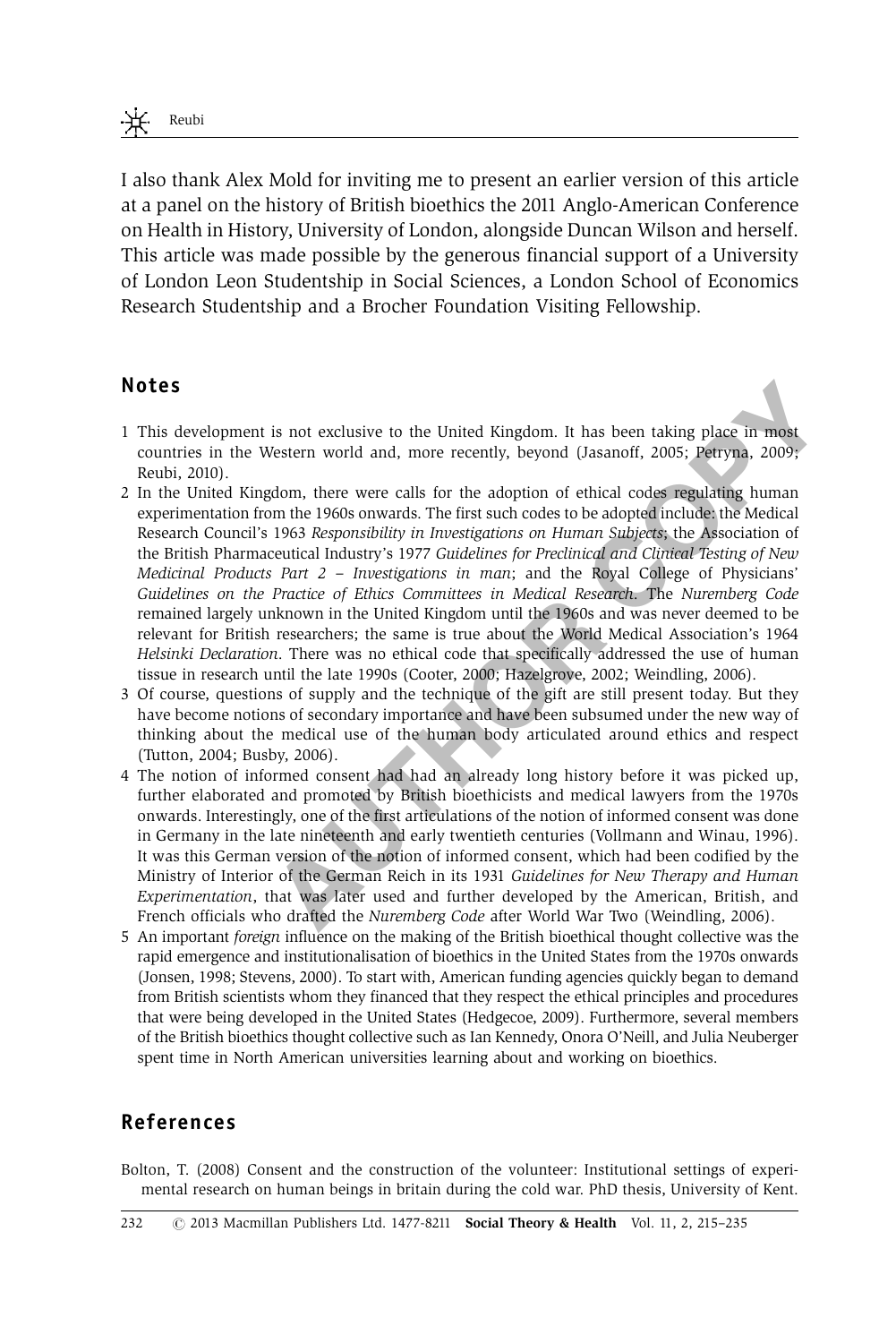- Booth, C. (1993) Clinical research. In: R. Porter and W.F. Bynum (eds.) Companion Encyclopedia to the History of Medicine, Vol. 1, London: Routledge, pp. 205–230.
- Brazier, M. (1987) Medicine, Patients and the Law. Harmondsworth, UK: Penguin.

Brazier, M. and Lobjoit, M. (1991) Protecting the Vulnerable: Autonomy and Consent in Health Care. London: Routledge.

- British Medical Association. (1995) Assessment of Mental Capacity: Guidance for Doctors and Lawyers. London: BMJ.
- Burchell, G., Gordon, C. and Miller, P. (eds.) (1991) The Foucault Effect: Studies in Governmentality. Chicago, IL: University of Chicago Press.
- Busby, H. (2006) Biobanks, bioethics and concepts of donated blood in the UK. Sociology of Health & Illness 28(6): 850–865.
- Campbell, A.V. (1972) Moral Dilemmas in Medicine. Edinburgh, UK: Churchill Livingstone.
- Campbell, A.V. (1977) Establishing ethical priorities in medicine. British Medical Journal 1(6064): 818–821.
- Campbell, A.V., Gillett, G. and Jones, G. (1992) Medical Ethics. Oxford: Oxford University Press.
- Chief Medical Officer. (2001) The Removal, Retention and Use of Human Organs and Tissue from Post-mortem Examination. London: Department of Health.
- Committee on the Research Use of Fetuses. (1989) Review on the Guidance on the Research Use of Fetuses. London: Her Majesty's Stationery Office.
- Cooter, R. (2000) The ethical body. In: R. Cooter and J. Pickstone (eds.) Companion to Medicine in the Twentieth Century. London: Routledge, pp. 451–468.
- Corrigan, O. (2003) Empty ethics: The problem with informed consent. Sociology of Health & Illness 25(3): 768–792.
- Dean, M. (2010) Governmentality: Power and Rule in Modern Society. London: Sage.
- Department of Health. (1991) Local Research Ethics Committees. London: Department of Health.
- 31: Sab-Sos.<br> **ADTES (1972)** Moral Dilemmas in Medicine. Edinburgh, UK: Churchill Livingstone.<br> **V.** (1972) Establishing ethical priorities in medicine. *British Medical Journal* 1(6064):<br> **AUTHOR COPY** Extended Recentral Department of Health. (2003) The Use of Human Organs and Tissues. London: Department of Health.
- Dunstan, G.R. (1974) The Artifice of Ethics. London: SCM Press.
- Dunstan, G.R. and Seller, M. (1983) Consent in Medicine. London: King Edward's Hospital Fund.
- Faulder, C. (1985) Whose Body Is It? The Troubling Issue of Informed Consent. London: Virago.
- Fleck, L. (1979) Genesis and Development of a Scientific Fact. Chicago, IL: University of Chicago Press.
- Fontaine, P. (2002) Blood, politics and social science: Richard Titmuss and the institute of economic affairs, 1957–1973. Isis 93(3): 401–434.
- Gillon, R. (1986) Philosophical Medical Ethics. Chichester, UK: Wiley.
- Gillon, R. (1989) Medical treatment, medical research and informed consent. Journal of Medical Ethics 15(1): 3–5.
- Hacking, I. (2002) Historical Ontology. Harvard, MA: Harvard University Press.
- Hansard (1961a) House of Commons Official Report. London: Her Majesty's Stationery Office. Session 1960–61, Vol. 632, pp. 1231–1258.
- Hansard (1961b) House of Commons Official Report. London: Her Majesty's Stationery Office. Session 1960–61, Vol. 643, pp. 819–851.
- Harris, J. (1985) The Value of Life: An Introduction to Medical Ethics. London: Routledge.
- Hass, P. (1992) Epistemic Communities and International Policy Coordination. International Organization 46(1): 1–35.
- Hazelgrove, J. (2002) The old faith and the new science: The Nuremberg code and human experimentation ethics in Britain, 1946–1973. Social History of Medicine 15(1): 109–135.
- Hedgecoe, A. (2009) 'A form of practical machinery': The origins of research ethics committees in the UK, 1967–1972. Medical History 53(3): 331–350.

Human Tissue Authority. (2006a) Code of Practice on Consent. London: Human Tissue Authority.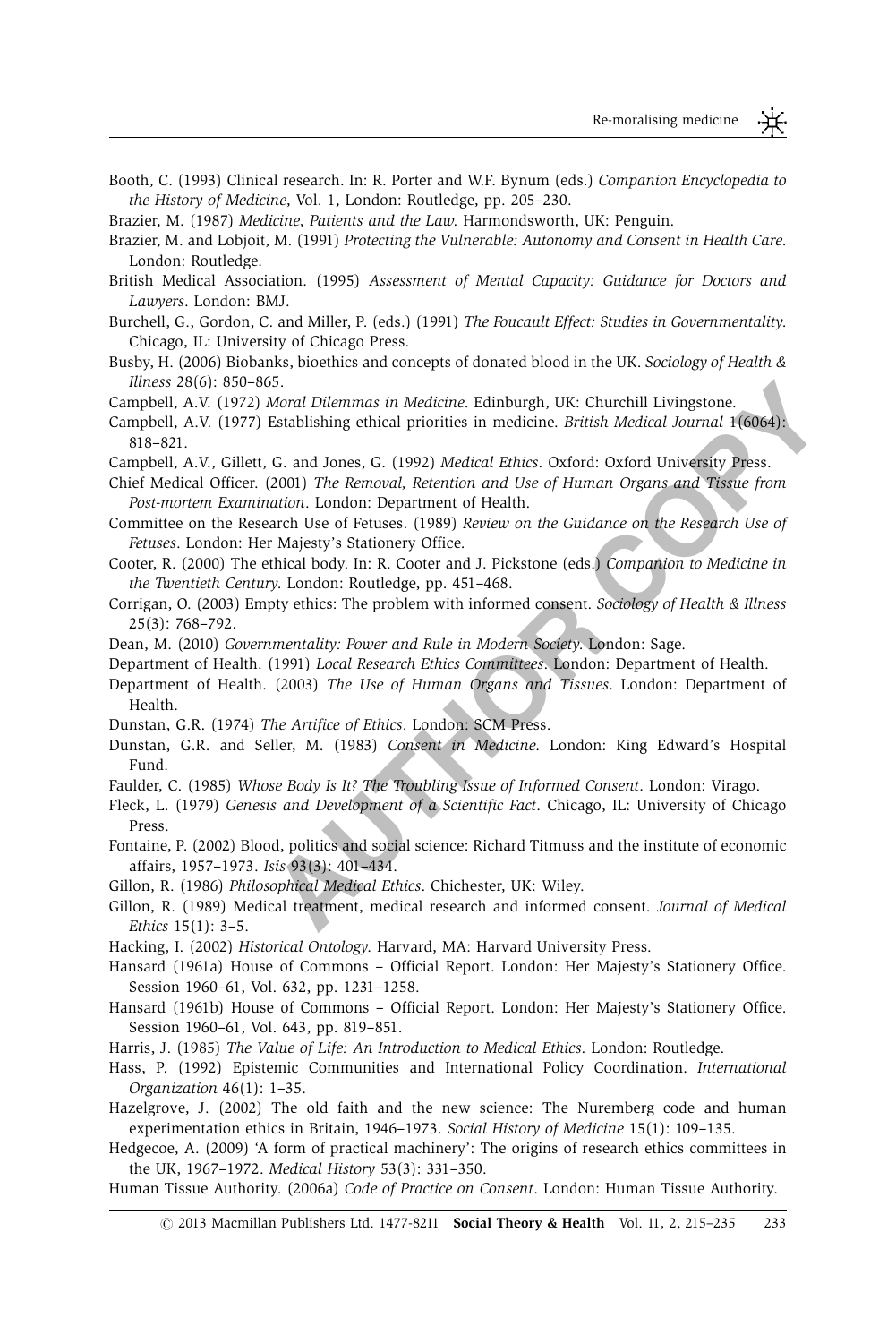Human Tissue Authority. (2006b) Code of Practice on the Removal, Storage and Disposal of Human Organs and Tissue. London: Human Tissue Authority.

Jasanoff, S. (2005) Designs on Nature. Princeton, NJ: Princeton University Press.

- Jonsen, A.R. (1998) The Birth of Bioethics. Oxford: Oxford University Press.
- Kennedy, I. (1976) The karen quinlan case: Problems and proposals. Journal of Medical Ethics  $2(1): 3-7$
- Kennedy, I. (1981) The Unmasking of Medicine. London: George Allen and Unwin.
- Kennedy, I. (1984) Let the law take on the test-tube. The Times, 26 May, p. 6.
- Kennedy, I. and Grubb, A. (1994) Medical Law: Text with Materials, 2nd edn. Sevenoaks, UK: Butterworths..
- Le Fanu, J. (2000) The Rise and Fall of Modern Medicine. London: Abacus.
- Medical Research Council. (1991) The Ethical Conduct of Research on the Mentally Incapacitated. London: Medical Research Council.
- Medical Research Council (MRC). (2001) Human Tissue and Biological Samples for Use in Research: Operational and Ethical Guidelines. London: Medical Research Council.
- Miller, P. and Rose, N. (2008) Governing the Present. Oxford: Polity.
- Mirowski, P. and Plehwe, D. (2009) The Road from Mont-Pelerin. Harvard, MA: Harvard University Press.
- Mold, A. (2010) Patient groups and the construction of the patient-consumer in Britain: An historical overview. Journal of Social Policy 39(4): 505–521.

Mold, A. (2011) Making the patient-consumer in Margaret Tatcher's Britain. The Historical Journal 54(2): 509–528.

- Mulkay, M. (1997) The Embryo Research Debate. Cambridge: Cambridge University Press.
- Neuberger, J. (1992) Ethics and Health Care. London: King's Fund Institute.
- Nicholson, R.H. (ed.) (1986) Medical Research with Children: Ethics, Law and Practice. Oxford: Oxford University Press.
- Nuffield Council on Bioethics. (1995) Human Tissue: Ethical and Legal Issues. London: Nuffield Council on Bioethics.
- Nuffield Council on Bioethics. (2000a) Stem Cell Therapy: Ethical Issues. London: Nuffield Council on Bioethics.
- Nuffield Council on Bioethics. (2000b) Review 1992–1999. London: Nuffield Council on Bioethics.
- O'Neill, O. (1996) Medical and scientific uses of human tissues. Journal of Medical Ethics  $22(1): 5-7.$
- O'Neill, O. (2002) Autonomy and Trust in Bioethics. Cambridge: Cambridge University Press.
- Petersen, A. (2005) Securing our genetic health: Engendering trust in UK Biobank. Sociology of Health & Illness 27(2): 271–292.
- Petryna, A. (2009) When Experiments Travel. Princeton, NJ: Princeton University Press.
- Porter, R. (1999) The Greatest Benefit to Mankind. London: Fontana.
- Reubi, D. (2010) The will to modernize: A genealogy of biomedical research ethics in Singapore. International Political Sociology 4(2): 142–158.
- (2000) Tate Rate Pata Pata Pata Dy Modern Medicine: London: Abactus.<br>
Reaction Council. (1991) The Ethical Conduct of Research on the Mentally Incapactitated.<br>
Medicial Research Council.<br>
Action Council (MRC). (2001) Human Reubi, D. (2012) The human capacity to reflect and decide: Bioethics and the reconfiguration of the research subject in the British biomedical sciences. Social Studies of Science 42(3): 348–368.
- Royal College of Pathologists. (2001) Guidelines for Handling 'Surplus' and Archival Material from Human Biological Samples. London: Royal College of Pathologists.
- Royal College of Physicians. (1986) Research on Healthy Volunteers. London: Royal College of Physicians.
- Royal College of Physicians. (1990) Research Involving Patients. London: Royal College of Physicians.
- Royal College of Physicians. (2007) Guidelines on the Practice of Ethics Committees in Medical Research with Human Participants. London: Royal College of Physicians.